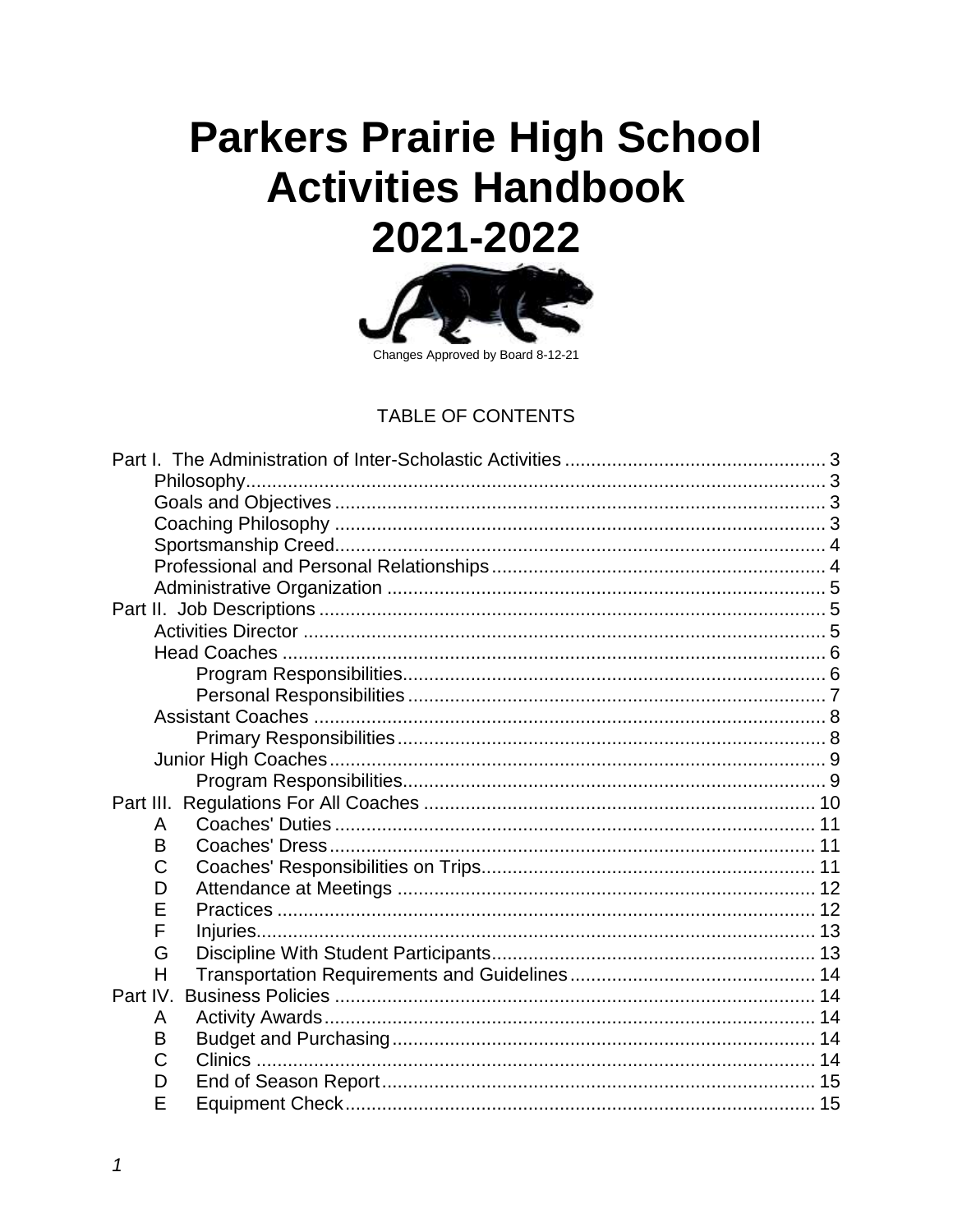| F |  |
|---|--|
| G |  |
| н |  |
|   |  |
| J |  |
| Κ |  |
| L |  |
| М |  |
| N |  |
| O |  |
| P |  |
|   |  |
|   |  |
|   |  |
|   |  |
|   |  |
|   |  |
|   |  |
|   |  |
|   |  |
|   |  |
|   |  |
|   |  |
|   |  |
|   |  |
|   |  |
|   |  |
|   |  |
|   |  |
|   |  |
|   |  |
|   |  |
|   |  |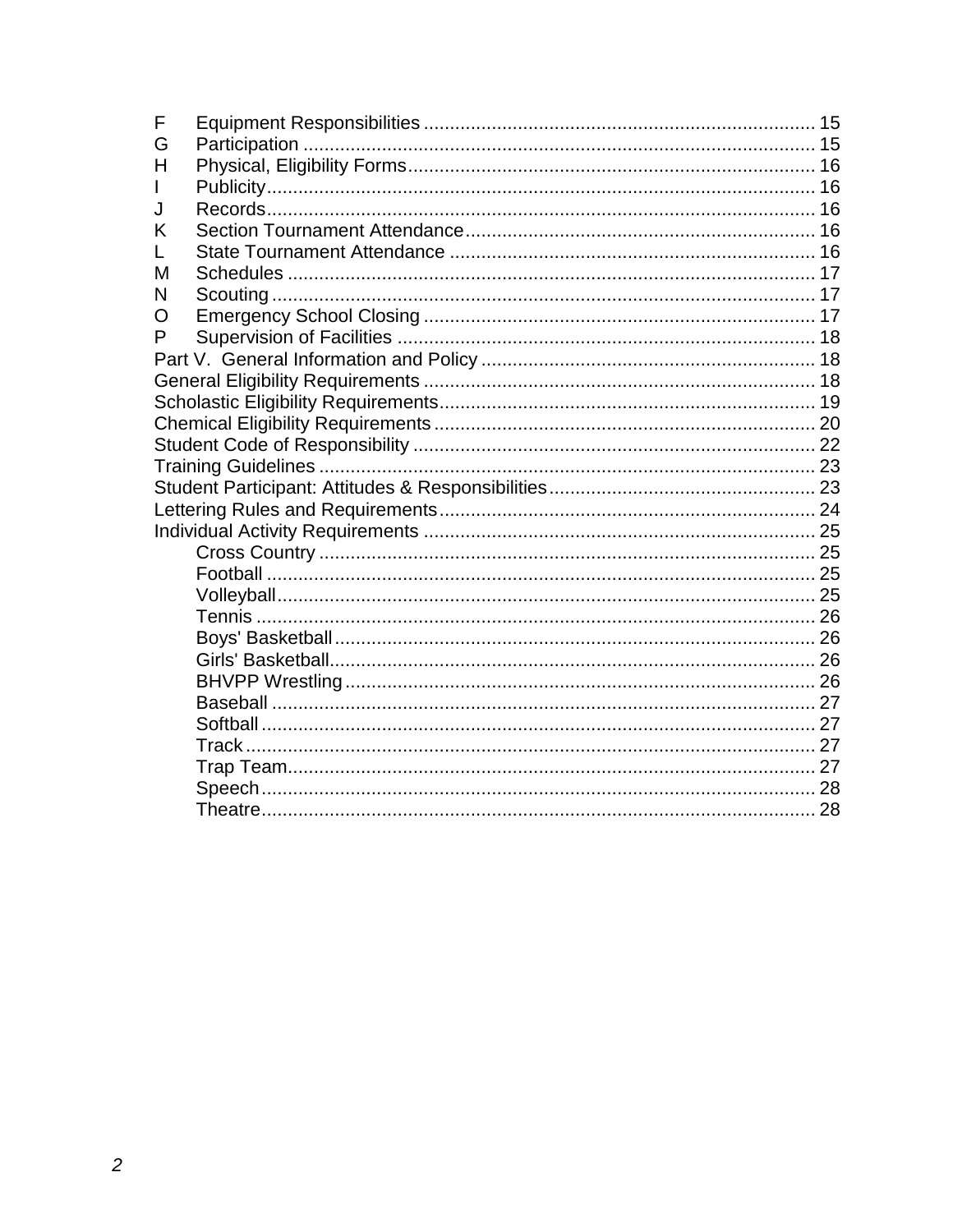## **PART I. THE ADMINISTRATION OF INTERSCHOLASTIC ACTIVITIES**

#### **PHILOSOPHY**

The purpose of extracurricular activities at Parkers Prairie High School is to provide all students with an opportunity to participate in a varied program, and to provide positive educational experiences as an adjunct to the academic program.

The extracurricular program shall be an integral part of the total educational process, be operated with the well-being of the student in mind, and be governed by sound educational practices.

#### **GOALS AND OBJECTIVES**

- 1. Develop programs, provide facilities, provide coaching, and commit resources so activity participation becomes a reality for all students who desire to be in a program.
- 2. Provide an equal opportunity for all students regardless of sex.
- 3. Provide inter-scholastic activity participation on a more vigorous competitive basis than provided in intramural sports. This participation shall be guided by the Minnesota State High School League.
- 4. Provide a program whereby the safety and welfare of the participant shall, at all times, be paramount to the outcome of any contest.
- 5. Provide opportunities for participants to act in situations that are physically healthy and beneficial, mentally stimulating, and morally sound.
- 6. Develop positive attitudes, good citizenship, sportsmanship, and a competitive spirit.
- 7. Provide opportunities to meet new situations whereby social and personal growth will be attained, and give inner satisfaction and enjoyment through the performance and participation.

#### **COACHING PHILOSOPHY**

- 1. We will provide opportunities for participants to act in situations that are physically wholesome, mentally stimulating, and morally sound.
- 2. We will stress that participation in activities is a privilege which carries with it definite responsibilities.
- 3. We will work to develop wholesome attitudes, good citizenship, and sportsmanship.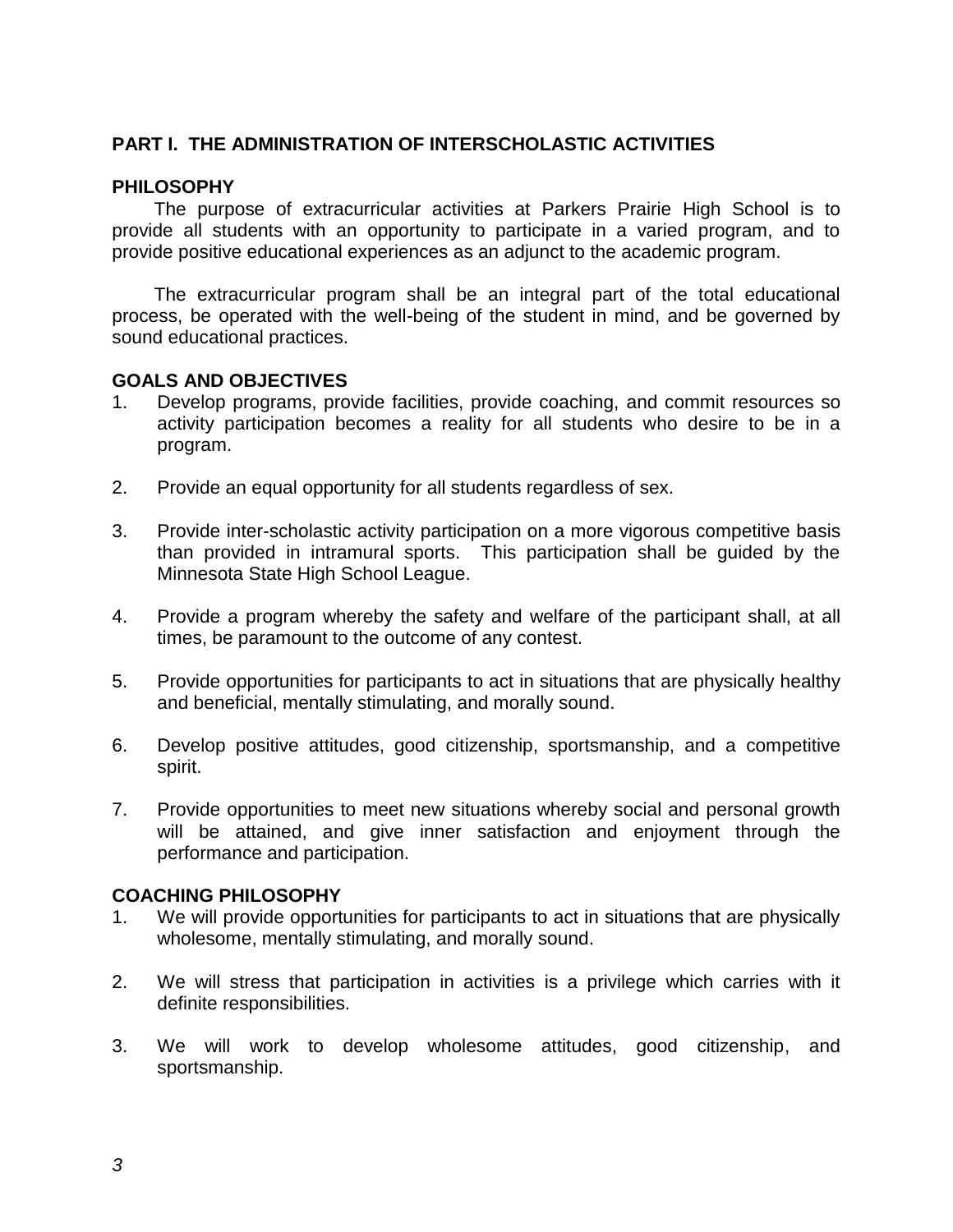- 4. We will work to develop emotional control and stability in participants.
- 5. We will work to develop a sense of personal initiative and responsibility in each participant.
- 6. We will work to develop real friendships and a feeling of caring between squad members.
- 7. We will work to develop in each player a firm respect and loyalty to the team, the school, and the community.
- 8. We will work to develop each player's skill to its fullest potential.
- 9. We will work to develop in each player the poise, pride, and competitive spirit necessary to perform up to his/her physical and mental ability in a stress situation.
- 10. We will keep informed of current training and coaching methods and systems and use those methods and systems that are best suited for present teams and/or individuals.
- 11. The coach will remember that each student participant is a person with unique feelings. We will use a humanistic approach and treat each participant individually.

#### **SPORTSMANSHIP CREED**

Good sportsmanship is strived for in all events. Good sportsmanship is a responsibility of players, coaches, faculty, student and adult spectators, officials, and the media. Promotion of good sportsmanship at all athletic events should include a demonstration of respect for opponents and officials. All involved should maintain selfcontrol throughout the contest. Rules of the event should be understood and skill and performance should be recognized regardless of team affiliation. Good sportsmanship is the cornerstone of a quality athletic program.

#### **PROFESSIONAL AND PERSONAL RELATIONSHIPS**

Rapport: A coach must early on develop a good rapport with any number of individuals and groups; with team personnel; with the student body; with the members of the professional staff involved (teachers, custodians, bus drivers, etc.); with the community as a whole and particularly with the parents, spectators and support constituents; with the media representatives; and with the corresponding coaches of the conference and section.

Cooperation: The activities director expects a maximum of cheerful give and take between all individuals associated in any degree with the comprehensive activity program. Coaches must work hand-in-hand with the athletic director, principal, and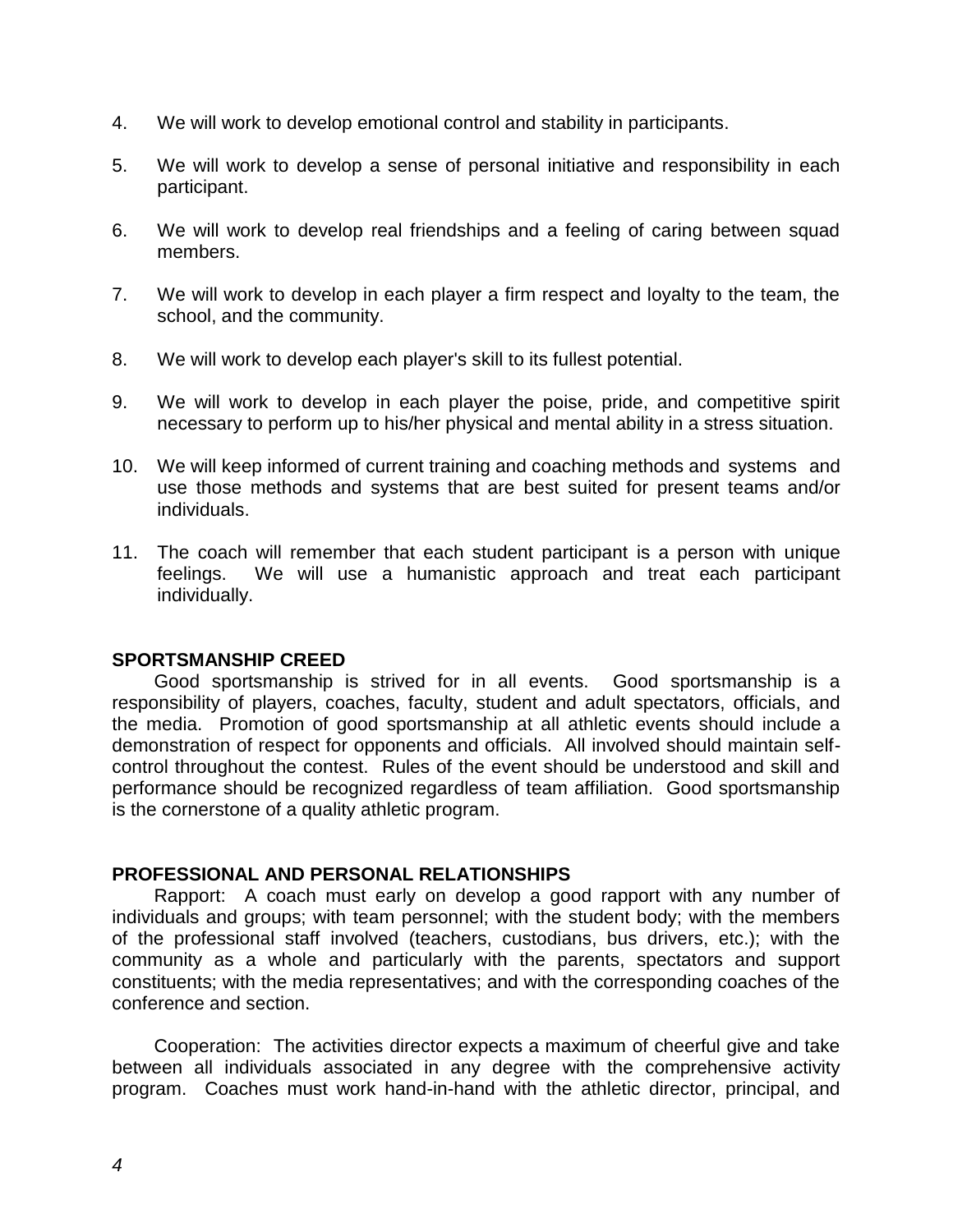other members of the staff. Limited budgets, extended activity programs, and heavy demands on limited facilities make "cooperation" the magic word.

Leadership: A coach should be in control at all times. Language, actions, and emotional displays come under close scrutiny, both in practice and game conditions. A coach (but not only a coach) is responsible for a variety of discipline such as: school codes and regulations, MSHSL regulations, training rules, game rules, and ideals of sportsmanship. "Desire" to win, do well, and lose gracefully should be emphasized.

#### **ADMINISTRATIVE ORGANIZATION**

SCHOOL BOARD

SUPERINTENDENT

**PRINCIPAL** 

## ACTIVITIES DIRECTOR

CUSTODIAL STAFF TRANSPORTATION

## HEAD COACH

ASST. COACHES JR. HIGH COACHES

#### **STUDENTS**

#### **PART II. JOB DESCRIPTIONS**

#### **ACTIVITIES DIRECTOR**

- 1. Shall be responsible to the high school principal for the supervision of the activity programs in the school district.
- 2. Shall have the responsibility, in conjunction with the head coach, for the scheduling of all inter-school activities.
- 3. Shall have the general supervision responsibility of the activities department, including the equipment and premises.
- 4. Shall prepare, sign, and issue all contracts for games and officials.
- 5. Shall prepare and transmit to the news media the schedules of programs of the school.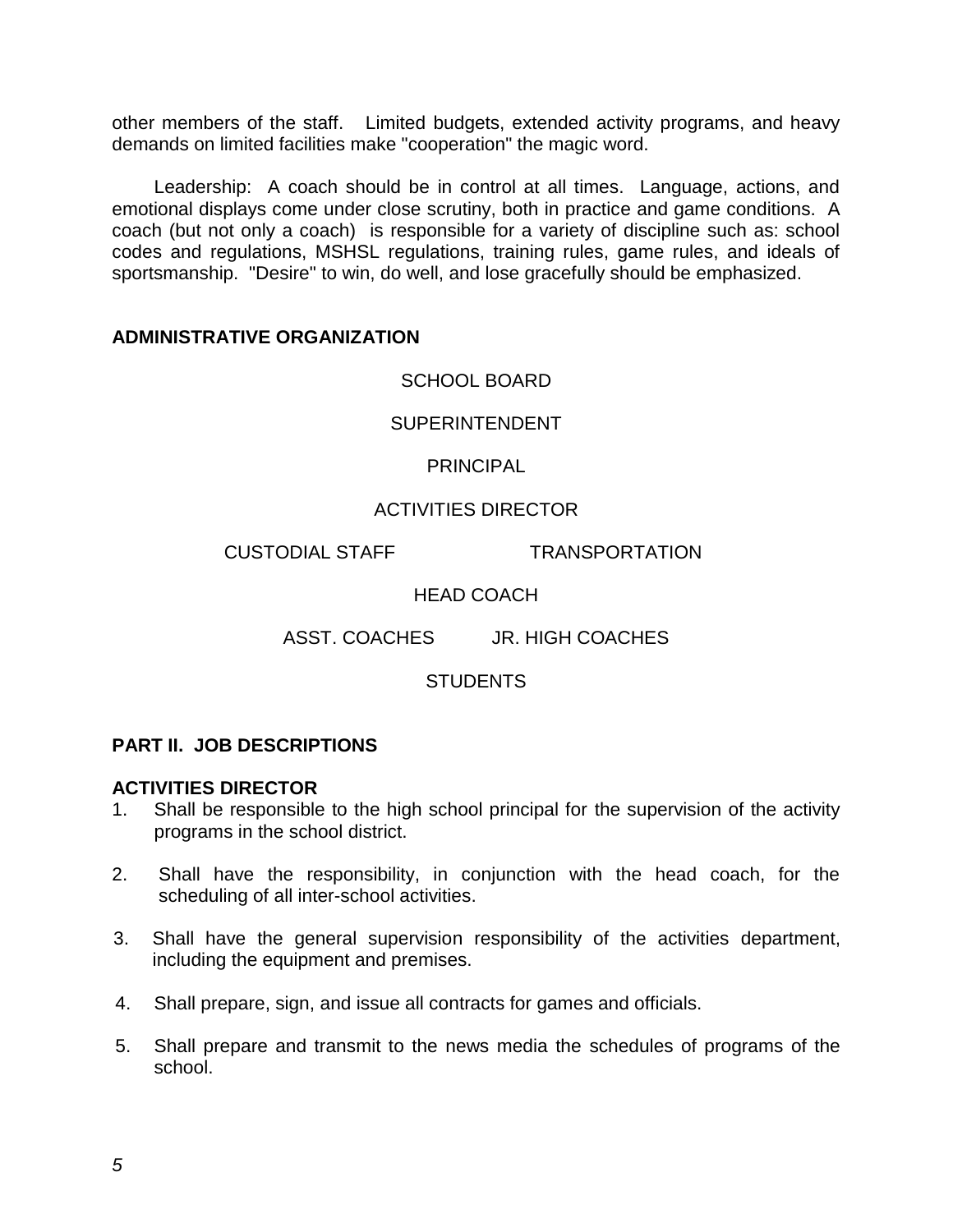- 6. Shall be responsible to the high school principal for the total operation of programs and shall operate such programs in a manner which will conform to the policies of the school board, the local administration, conference, sub-section, section, and the Minnesota State High School League.
- 7. Shall record an inventory of all equipment.
- 8. Shall arrange practice schedules.
- 9. Shall arrange for travel of teams via a secretary in charge of transportation.
- 10. Shall interpret the activities eligibility policy to pupils, parents, and community.
- 11. Arrange to pay the fees of all officials at local contests.
- 12. Arrange to pay coaches upon completion of the season.
- 13. To act as a consultant to coaching personnel on matters pertaining to their program.
- 14. Ensure that his/her student participant fully understands the MSHSL/PPHS rules and policies regarding alcohol and drug use.

#### **HEAD COACHES**

The major responsibilities of head coaches are listed below as a guide for carrying out assigned duties. Additional responsibilities may be inherent in individual programs for various coaches; these should be delegated by the activities director. The coach is directly responsible to the activities director and high school principal.

#### **PROGRAM RESPONSIBILITIES:**

- 1. Has full responsibility for the overall supervision of his/her program including JH and JV teams.
- 2. Is in charge of assignments and duties of assistant coaches working in his/her sport.
- 3. Is responsible for keeping practice periods for his/her sport within the confines of the time specified by the activities director; and is to keep the director informed of practice schedules during any non-school times.
- 4. Is responsible for the general upkeep and protection of equipment under his/her jurisdiction.
- 5. The coach shall be responsible for a detailed inventory report at the end of the season to be given to the A.D. This shall also include seeing that the equipment is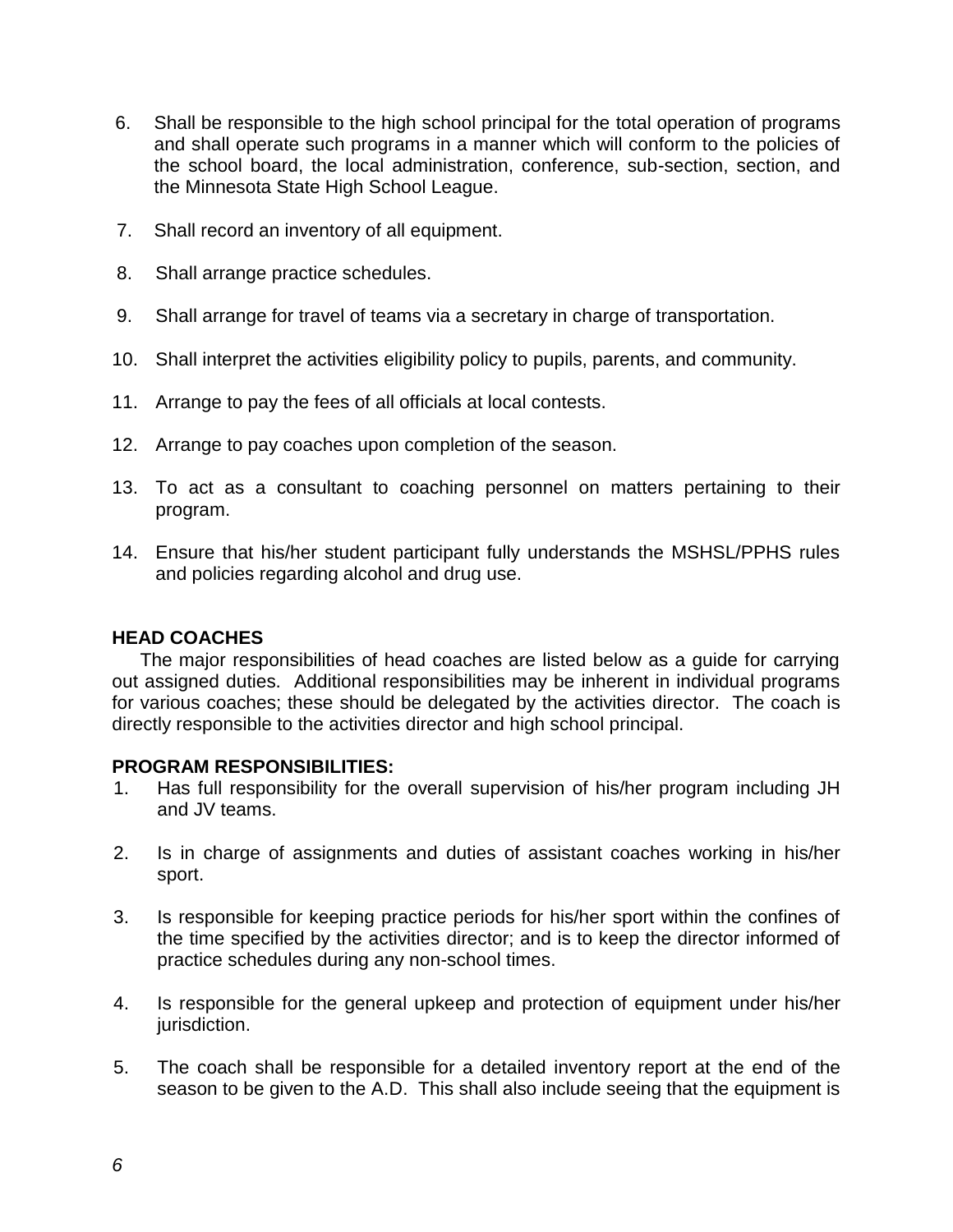properly cleaned and finally stored in the designated school storage area. Equipment needed for the next season should be requisitioned and given to the Activities Director by May 15<sup>th</sup> at the end of the school year.

- 6. Completes all end of season reports and returns them to the A.D.
- 7. Is responsible for keeping records as requested by the A.D.
- 8. Has the main responsibility for striving to build good sportsmanship and developing good public relations in the school and community.

#### **PERSONAL RESPONSIBILITIES:**

- 1. Is responsible for assuring that he/she and his/her assistants know the rules in the MSHSL Activities Rules and Policy Handbook and that they abide by them at all times and ensure that his/her student participants fully understand the MSHSL rules and local policies, particularly the 540 section (alcohol and drug rules) of the Parkers Prairie School District Policy Manual prior to participation.
- 2. Is responsible for seeing that he and his staff attend rules, conference, subsection, and section meetings for their respective activity.
- 3. It is recommended that coaches join the state coaches' association.
- 4. Is responsible for seeing that each student participant has permission to practice from the office before allowed to participate.
- 5. Is responsible for the general health and welfare of students in his sport.
- 6. Is responsible for the actions and conduct of his/her team when under his/her jurisdiction and relays his/her personal expectations for moral conduct throughout the year.
- 7. Is responsible for seeing that the members of his/her team are dressed appropriately for home games and trips to other schools.
- 8. Is responsible for communicating with the office regarding dismissal time for trips that involve loss of school time noted in the weekly and daily bulletin. (One week prior notice is suggested, but emergencies can occur after the one week window.)
- 9. Is responsible for seeing that all participants have transportation home when returning from road trips in late evening hours.
- 10. Shall take appropriate action to see that his/her play areas, shower and locker rooms are clean and safe for student participation.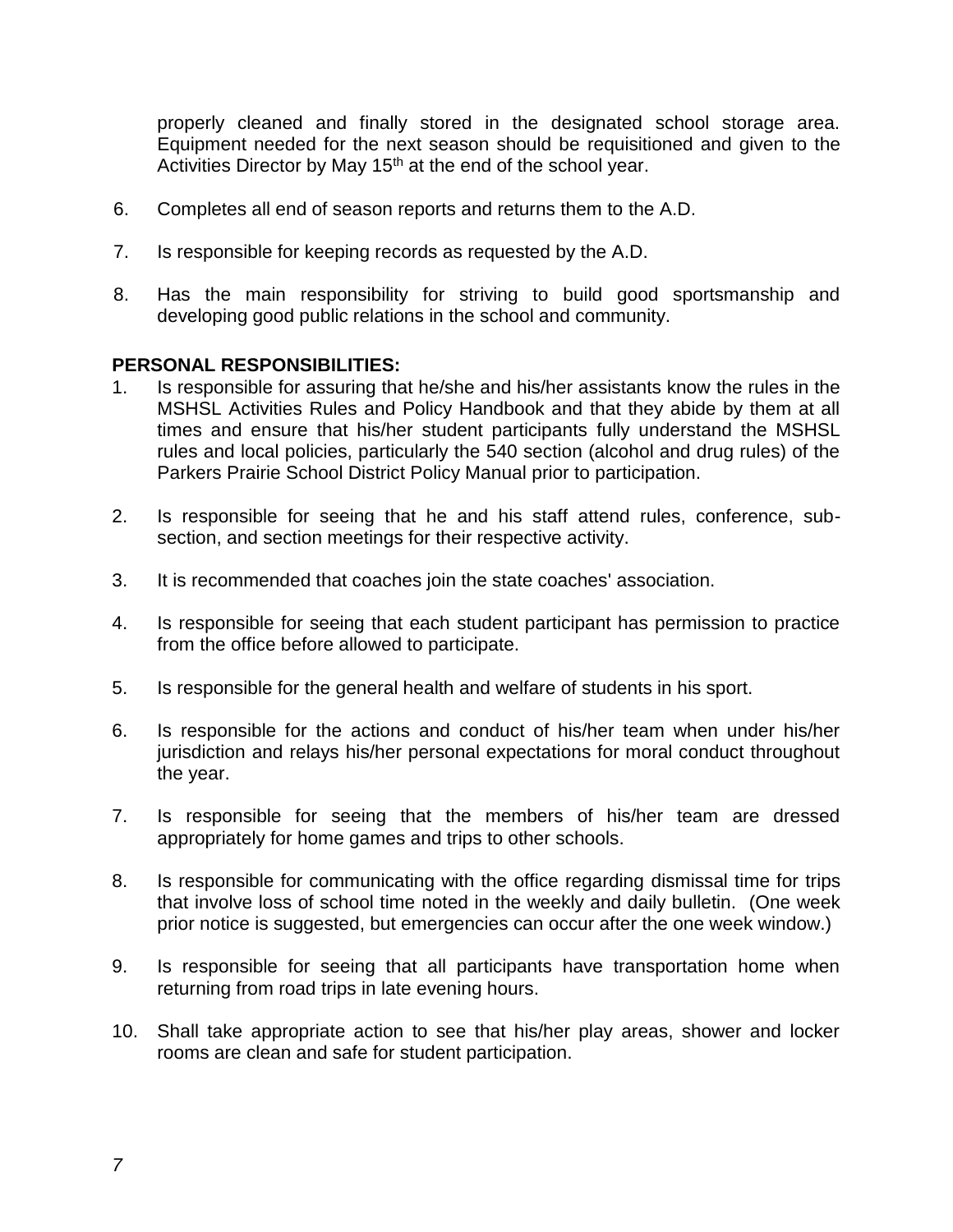- 11. Is responsible for reporting scores and statistics to appropriate newspapers, radio and TV stations, and submitting scores of games for daily school announcements. For conference sports, it is his/her responsibility to send statistics to the conference stat person.
- 12. Is responsible for keeping emergency telephone numbers easily accessible for both yourself and assistants. Should also have a plan for handling serious injuries.
- 13. Shall clear all scrimmages through the A.D..
- 14. Is responsible to instruct and teach proper techniques and skills to student participants and assistant coaches.
- 15. Is responsible to monitor safety of equipment, playing area, etc.
- 16. Is responsible to advise players of the risks involved in their activity.
- 17. Those coaches who do not have a "coaching licensure" will be required to fulfill the standard established by the MSHSL. Coaches Education Class (MSHSL on the internet and click Coaches Clipboard)
- 18. Will be responsible for completing all MSHSL annual requirements and continuing education requirements. (MSHSL on the internet and click on Coaches Clipboard.)

#### **ASSISTANT COACHES**

#### **PRIMARY RESPONSIBILITIES:**

- A. Year Around
	- 1. Have an understanding of rules and regulations regarding the activity as presented in the MSHSL Activities Rules and Policy Handbook and ensure that his/her student participant fully understands the MSHSL rules and local policies, particularly the 540 section (alcohol and drug rules) of the Parkers Prairie School District Policy Manual prior to participation.
	- 2. Will be responsible for completing all MSHSL annual requirements and continuing education requirements. (MSHSL on the internet and click Coaches Clipboard)
	- 3. Keep abreast of new developments, innovative ideas and techniques by attendance at clinics, workshops, and reading.
- B. Seasonal
	- 1. Before the season:
		- a. assist head coach in proper registration of all participants.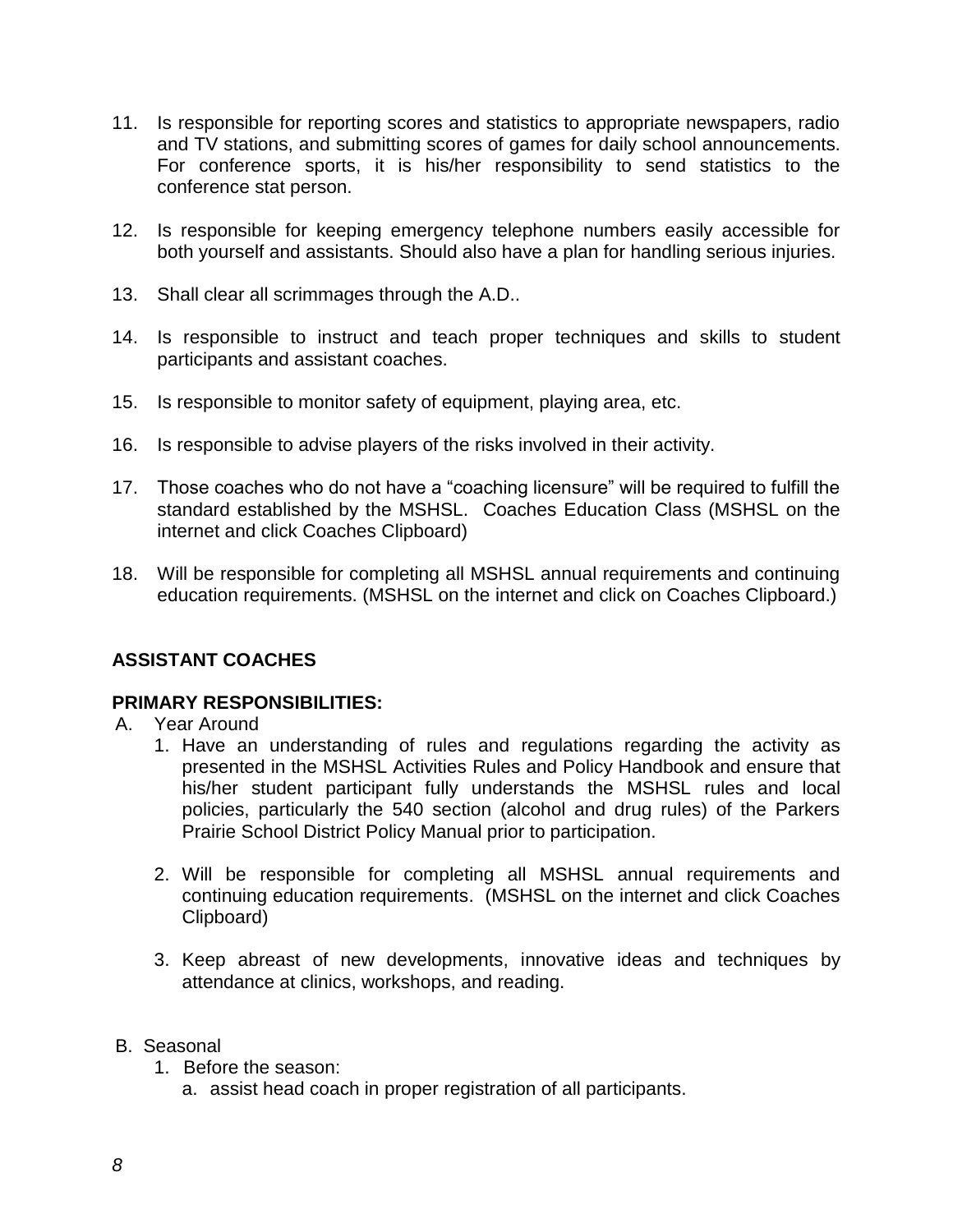- b. assist head coach in making systematic issuance of equipment.
- c. assist head coach in compiling accurate information for the activities office.
- 2. During the season:
	- a. assume responsibility for constant care of equipment and facilities.
	- b. assume supervisory control over participants and teams assigned and over all students involved when such control is needed.
	- c. be in regular attendance at all contests and practice sessions; be early for practices and games.
	- d. emphasize safety precautions; be aware of best training procedures and injury preventive action.
	- e. apply discipline in a firm and positive manner.
	- f. conduct self and teams in an ethical manner during contests and practices.
	- g. instruct participants in rules of the game, rule changes, new developments, and innovative ideas.
	- h. is responsible to teach proper game skills under the supervision of the head coach.
	- i. demonstrate loyalty and support for the head coach.
	- j. when feasible, provide newspaper information and articles during the season or at seasons end.
- 3. End of season:
	- a. assist in return, inventory, and storage of school equipment.
	- b. recommend student participants for awards.
	- c. recommend facility maintenance and improvements.
	- d. recommend equipment to be purchased.
	- e. recommend schedule improvements.
	- f. make reports as requested by the head coach and A.D.
	- g. assist at the awards ceremony.
	- h. scout varsity opponents, at the direction of the head coach.

## **JUNIOR HIGH COACHES**

#### **PROGRAM RESPONSIBILITIES:**

- 1. Has full responsibility for the over-all supervision of the JH program.
- 2. Is responsible for keeping practice periods within the confines of the time specified by the A.D., and is to keep the A.D. informed of practice schedules during any holiday period.
- 3. Is responsible for the general upkeep and protection of equipment under his/her jurisdiction.
- 4. Reports regularly throughout the season to the A.D. with regard to the developments in the program.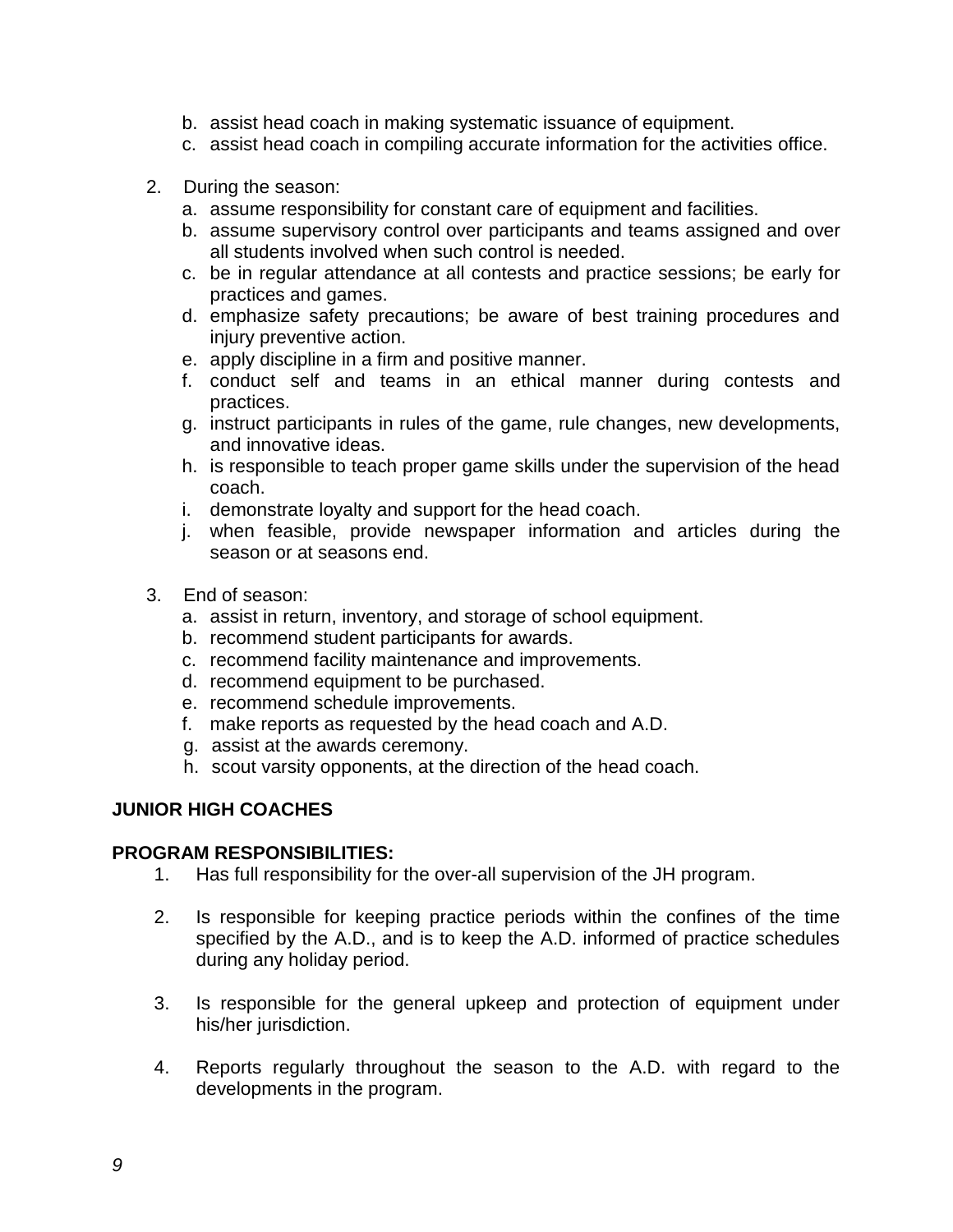- 5. Is directly responsible for a complete inventory of the equipment used in his/her program.
- 6. Is responsible for proper storage of all equipment in designated areas.
- 7. Is responsible for keeping records as requested by the A.D.
- 8. Is responsible for submitting equipment requests for the upcoming season.
- 9. Has the main responsibility for striving to build good sportsmanship and developing good public relations in the school and community.
- 10. Is responsible for seeing that each student in his/her program has a physical, MSHSL eligibility slip, and participation fee on file in the activities office.
- 11. Is responsible for the actions and conduct of his/her team when under his/her jurisdiction.
- 12. Is responsible for seeing that all participants have transportation home when returning from road trips.
- 13. Shall take appropriate action to see that his/her play areas, shower and locker room are clean and safe for student participation.
- 14. Is responsible for keeping emergency telephone numbers easily accessible. Should also have a plan for handling serious injuries
- 15. Is under the direction of the head coach and the A.D.
- 16. Is responsible for submitting scores of games for daily school announcements.
- 17. Will be responsible for completing all MSHSL annual requirements and continuing education requirements. (MSHSL on the internet and click on Coaches Clipboard)

#### **PART III. REGULATIONS FOR ALL COACHES**

Any coach in charge of student participants at any level and in any sport will be expected to maintain a high degree of integrity for carrying out their duties and responsibilities. Be an example to those you coach in language and behavior. (Profanity should not be used.) Listed below are the responsibilities most often encountered: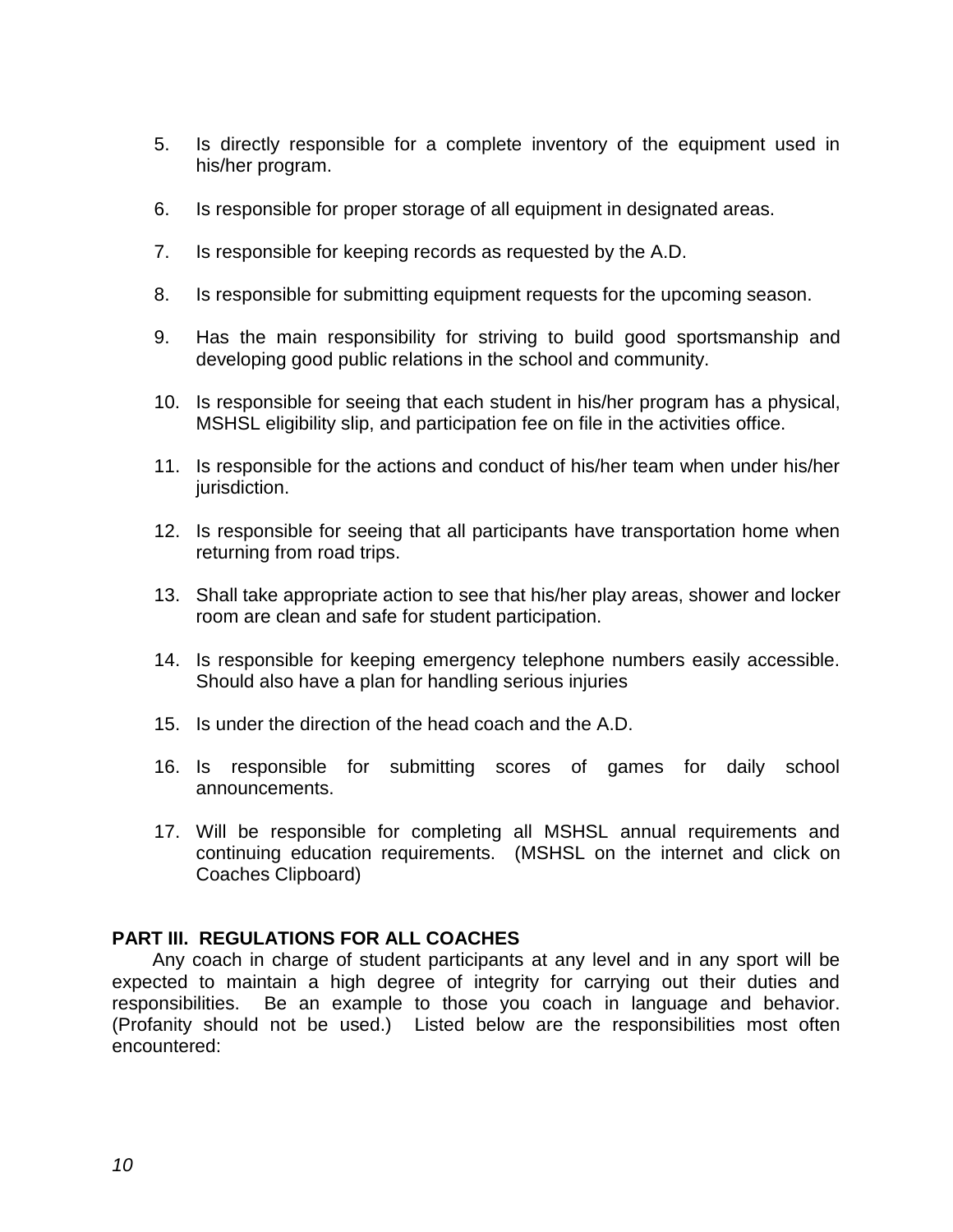- A. Coaches' Duties
	- 1. Assign managers and the duties each is expected to perform.
	- 2. Be first to arrive and make sure that you are the last to leave.
	- 3. Be sure that participants have permission from the activities office before they are allowed to practice.
	- 4. Check all players' eligibility at the activities office.
	- 5. Prepare a complete roster of players and necessary information at least one week before your first contest so that certified lists of eligibility and rosters are on the MSHSL website.
	- 6. Have first-aid equipment handy at all times. Have a plan of action in case of serious injury.
	- 7. Assign one manager on the field and one in the locker room when possible.
	- 8. Demonstrate the manner in which equipment is to be worn and taken care of.
	- 9. Sequence of learning will be followed when appropriate.
	- 10. All coaches are responsible for teaching proper techniques of the sport.
	- 11. Ensure that his/her student participant fully understands the MSHSL/PPHS rules and policies regarding alcohol and drug use.
- B. Coaches' Dress
	- 1. Coaches should be dressed appropriately for practice and contests. We will try to dress our teams well and expect the same from our coaches.
- C. Coaches' Responsibilities on Trips
	- 1. Hold a team meeting before each departure to firm up general directions. Have each player check equipment and assume responsibility for it throughout the trip.
	- 2. Provide for supervision of your players in buses/vans, at away events, and at home events. The only exception will occur under extreme circumstances with administrative approval.
	- 3. Prepare a check list of needed equipment so that nothing is forgotten by the managers.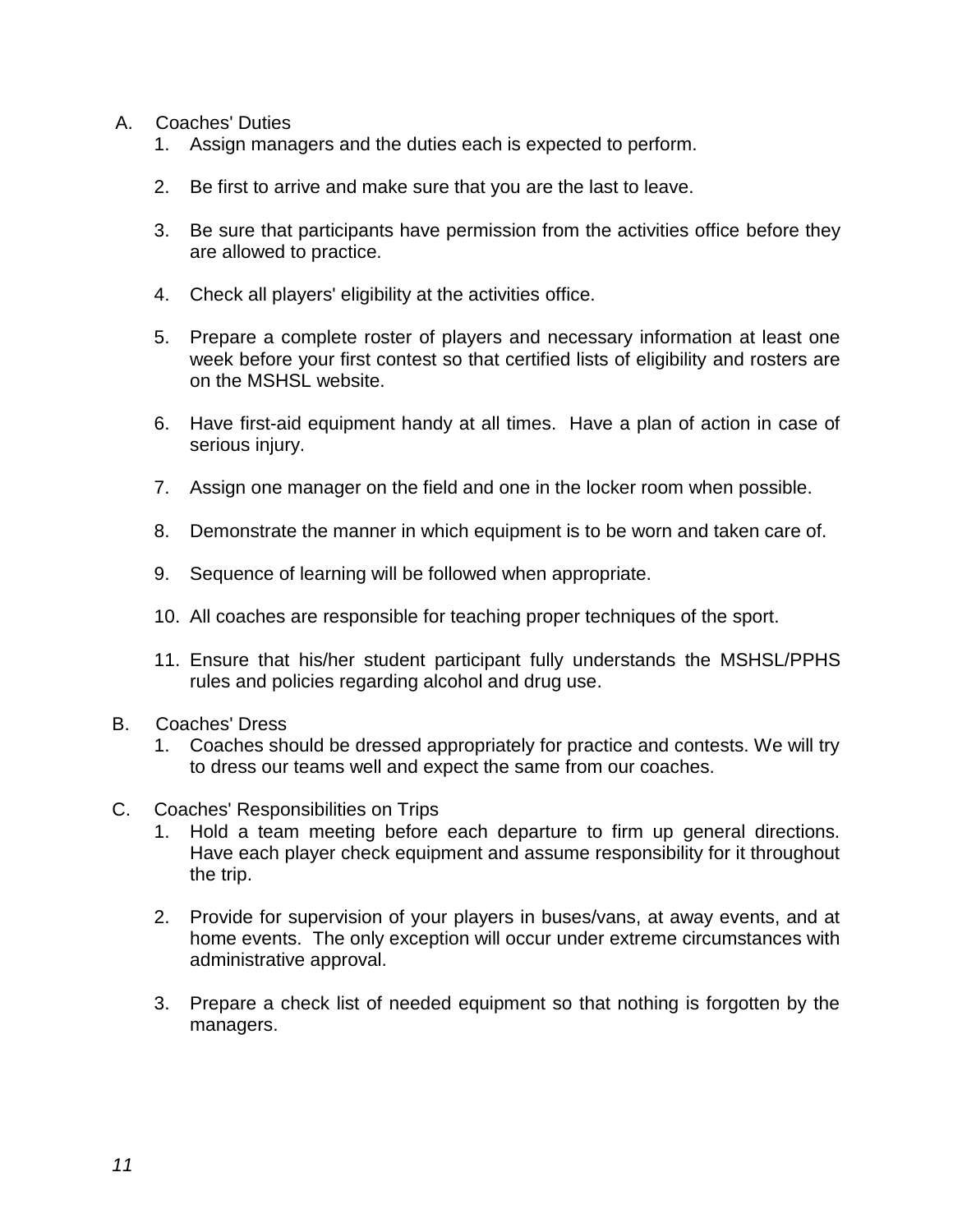- 4. When players arrive back at school, the coach must be sure that each individual has a way home. Any injured player must be personally turned over to the doctor or to parents.
- 5. Make provision for safekeeping of all valuables.
- 6. Any extra stops on road trips should be cleared with the A.D. ahead of time. No extra stops should be made on school nights during the regular season.
- 7. The coach should check the dressing rooms, hotel rooms, restaurant, and bus as soon as the students have left the facility. This will help prevent the loss of clothing and equipment and give the coach information as to the condition of the property.
- 8. Impress upon your participants that poor sportsmanship, conduct unbecoming an athlete or artist, and use of obscene language and gestures will not be tolerated. Set the standards of behavior and hold to them.
- 9. Inform the participants on the type of uniform to wear, exact time of departure from home, and approximate time of arrival home. Encourage the students to inform their parents of these facts in order to be able to handle emergencies.
- 10. Coaches should make sure (or assign managers and players) to see that the bus is clean at the end of the trip.
- 11. Do not tolerate horseplay, loud shouting, or players shouting out of windows.
- 12. Coaches should discuss with team members the appropriate conduct when using the dressing facilities of the opponents. Note the general condition of the dressing room, both upon arrival and departure, to forestall vandalism or theft. It may be necessary at times to hold an inspection after returning from a trip to check for possible items taken by the players. (Carrying out these procedures may save the school and the coaching staff some unfavorable publicity.)
- D. Attendance at Meetings
	- 1. When rules meetings are held for a specific activity, all coaches involved in that sport/fine art should attend the meetings.
	- 2. Attend MSHSL, section, sub-section, or conference meetings that relate to his/her sport(s)/fine art.
- E. Practices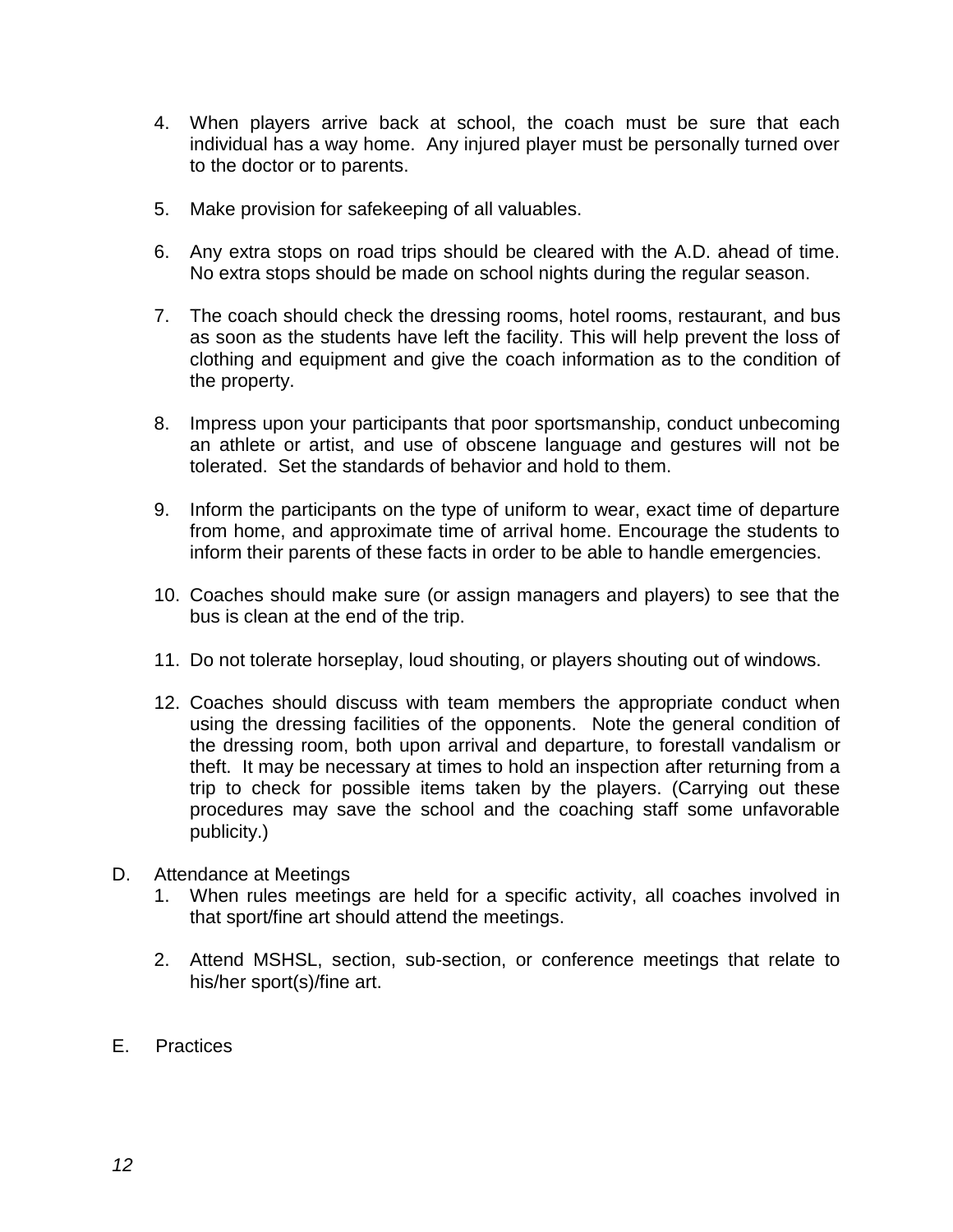- 1. All practices are to be supervised by the contracted coaches at all times. If a coach is unable to be present, a suitable replacement coach must be approved by the A.D.
- 2. Sunday meetings and practices are prohibited by the MSHSL. Thanksgiving and Christmas should be treated the same as Sunday. Practice during the more extended vacations may be scheduled at the discretion of the coach with the approval of the A.D. Games and practices will not, as a general rule, be scheduled after 6:00 p.m. on Wednesdays.

## F. Injuries

- 1. Student participants should be reminded repeatedly to report all injuries to their coaches as soon as possible. Coaches should administer whatever first aid they are qualified to handle and refer the student to parents, trainer (Heartland Orthopedic Specialists) or another physician for more serious injuries.
- 2. All injuries must be followed by an injury report filed in the high school office.
- 3. The principal, A.D., and coach may be held accountable for the manner and procedure in which injuries are handled. The coach is required to perform adequate first aid for all injuries and no more. Good common sense in handling the situation is a must. In order to discourage lawsuits, there are sound practices that must be followed:
	- a. Provide good supervision of the practice sessions, locker rooms, shower rooms, and training areas.
	- b. Make sure that all participants have an up-to-date physical and MSHSL permission form.
	- c. Always follow the instructions of the student participant's doctor.
	- d. Make sure students have "Return to Participation" slips after an injury referred to a doctor.
	- e. Never use any drugs, medicines, or local anesthetics for participants.
	- f. Use only therapeutic methods for which you or the trainer (Heartland Orthopedic Specialists) are qualified for, prior to a doctor.
	- g. Check all equipment regularly and maintain all facilities in top condition to assure safety at all times.
	- h. Use good common sense in all situations when handling injuries or sudden illness. DON'T PANIC!
	- i. When there is a sequence of learning for a student to learn in order to compete, the coach should be sure that all steps in the sequence are followed.
- G. Discipline with Student Participants
	- 1. From your position as coach you may provide one of the greatest opportunities to understand the need for discipline that a student may encounter in the total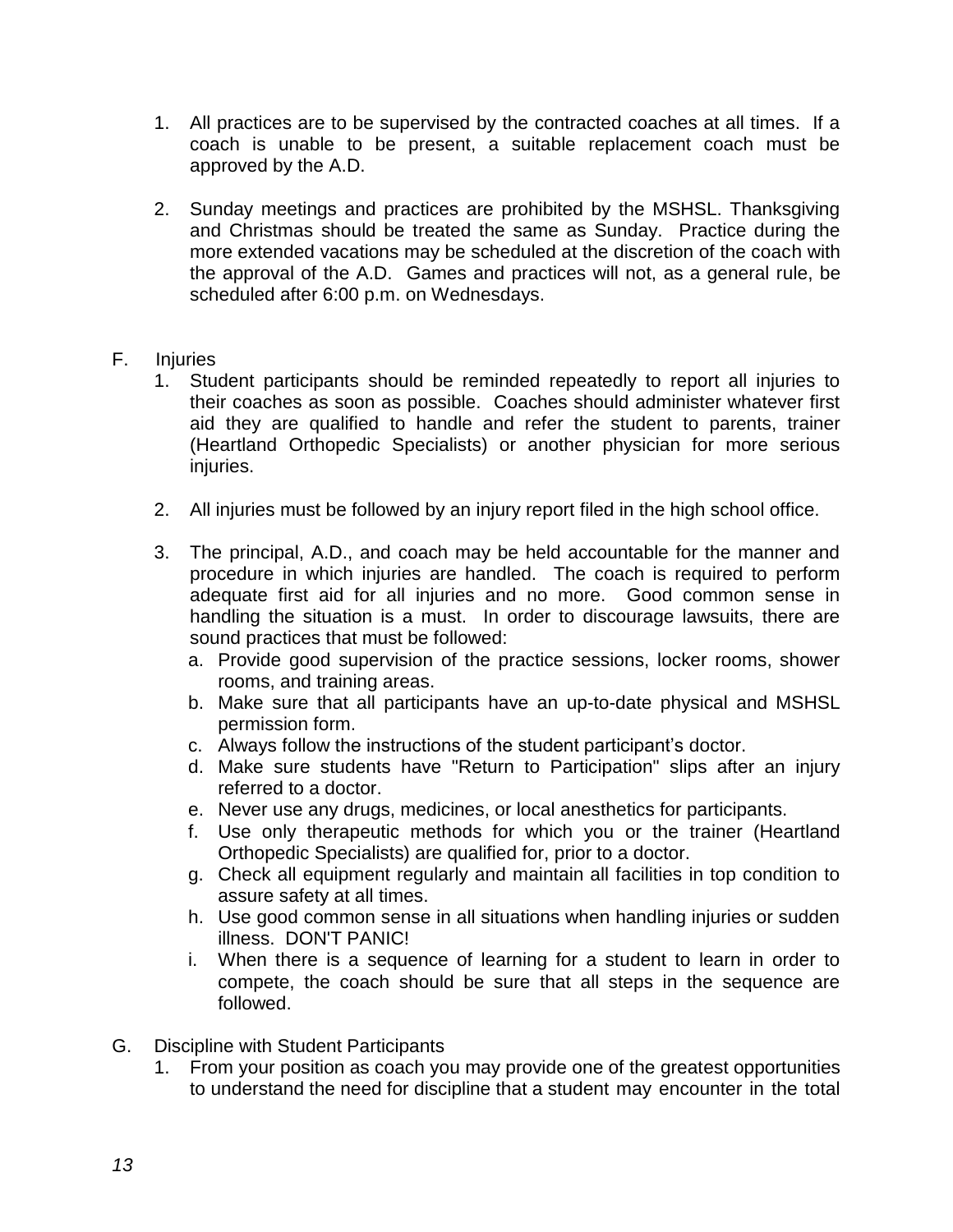educational experience. Your practice procedures, attendance regulations, and game tactics, as well as the manner in which you deal with rule violations will reflect your disciplinary abilities and greatly determine your effectiveness as a coach. It is the weak coach who is the participant's buddy instead of his teacher and who leaves the discipline to others or neglects it entirely. The head coach is usually the judge of what shall be done when rules are violated, but the principal and A.D. should be kept informed when any serious violation occurs.

- 2. Some standard guidelines might help to be more consistent when infractions do occur:
	- a. We want to be firm and fair, but to ensure that justice prevails.
	- b. We are concerned first with what is best for all participants and second with what is best for the individual.
	- c. Consequences may occur when major discipline is needed.
- 3. It is in the area of discipline that coaching efforts come to be taken seriously by administration, teachers, community, and, most importantly, by participants.
- H. Transportation Requirements and Guidelines
	- 1. All team members and managers must travel on the assigned bus. Students may travel with a parent/guardian with prior administrative approval to the event. From the event, students may be released to their parents if they sign a written release of liability. Students may be released to surrogate parents such as aunts, uncles, grandparents and brothers or sisters (HS graduate and older) only when the student's parents have contacted the school by phone or in person requesting approval of the arrangement prior to the event. If approved, the surrogate parent must sign a written release of liability prior to leaving the event with the student.

## PART IV. BUSINESS POLICIES

- A. Activity Awards
	- 1. Activity awards will be issued as stated on pages 24-27.
	- 2. Activities awards will be presented at the end of each season at a banquet, potluck or other designated event.
- B. Budget and Purchasing
	- 1. Replacement of uniforms for each sport will be considered every five (5) years.
	- 2. All purchasing will be the responsibility of the A.D. subject to the approval of the superintendent.
- C. Clinics
	- 1. Head coaches and assistants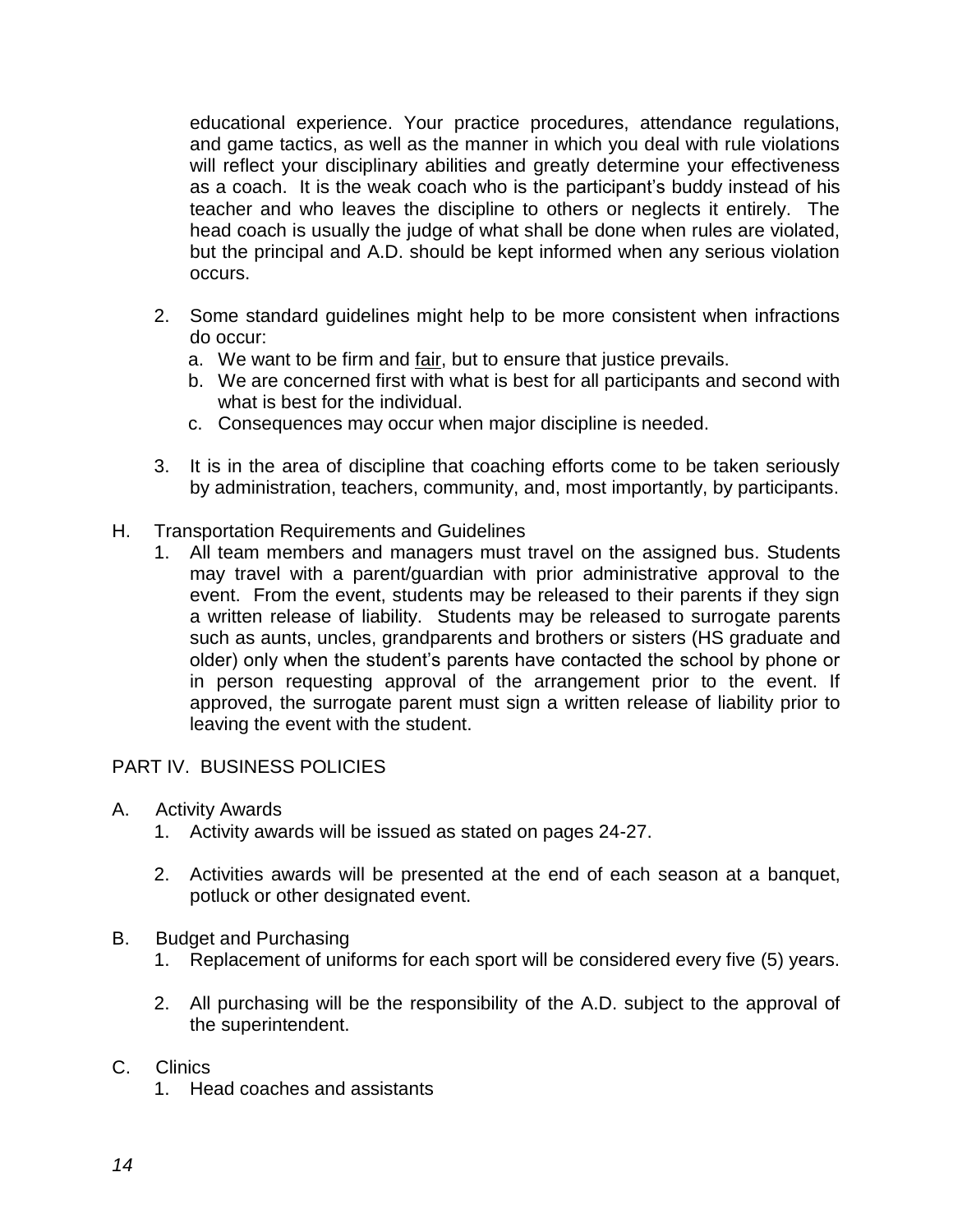- a. Expenses may be paid for clinics according to current school policy.
- b. The clinic registration fee may not exceed \$150.00 (exceptions may be approved by the AD and/or Superintendent).
- 2. Procedure
	- a. Clinics must be cleared by the A.D. and administration prior to registration.
	- b. Registration material and expenses must be turned in to the A.D. after each clinic.
- 3. Tuition
	- a. Any tuition expenses for credits will be paid by the coach.
- 4. Hours
	- a. Clinic attendance will be during non-school hours except by approval of the administration.
- D. End of Season Report
	- 1. Following the completion of each season, each varsity coach will submit a summary of the season including number of participants, won-loss record, scores, award and letter winners, and the *End of Season Review.*
- E. Equipment Check
	- 1. Within two weeks following the completion of each season, the head coach will conduct a complete equipment inventory and submit it to the A.D.
	- 2. Requisitions for the coming year should be submitted to the A.D. by May  $15<sup>th</sup>$ of the end of the school year.
	- 3. All equipment must be cleaned, repaired, and stored within two weeks following the completion of a season.
- F. Equipment Responsibilities
	- 1. Each head coach is responsible for the equipment used in his/her junior/senior high program.
	- 2. That responsibility may be delegated to another coach as needed, but the head coach will maintain the ultimate responsibility.
	- 3. Loaning of equipment to another sport does not relieve the responsibility of proper care, storage, etc.
- G. Participation
	- 1. No cutting of participants except on varsity teams where a maximum number of participants is mandated by the MSHSL. (This may be adjusted by the high school principal and A.D.)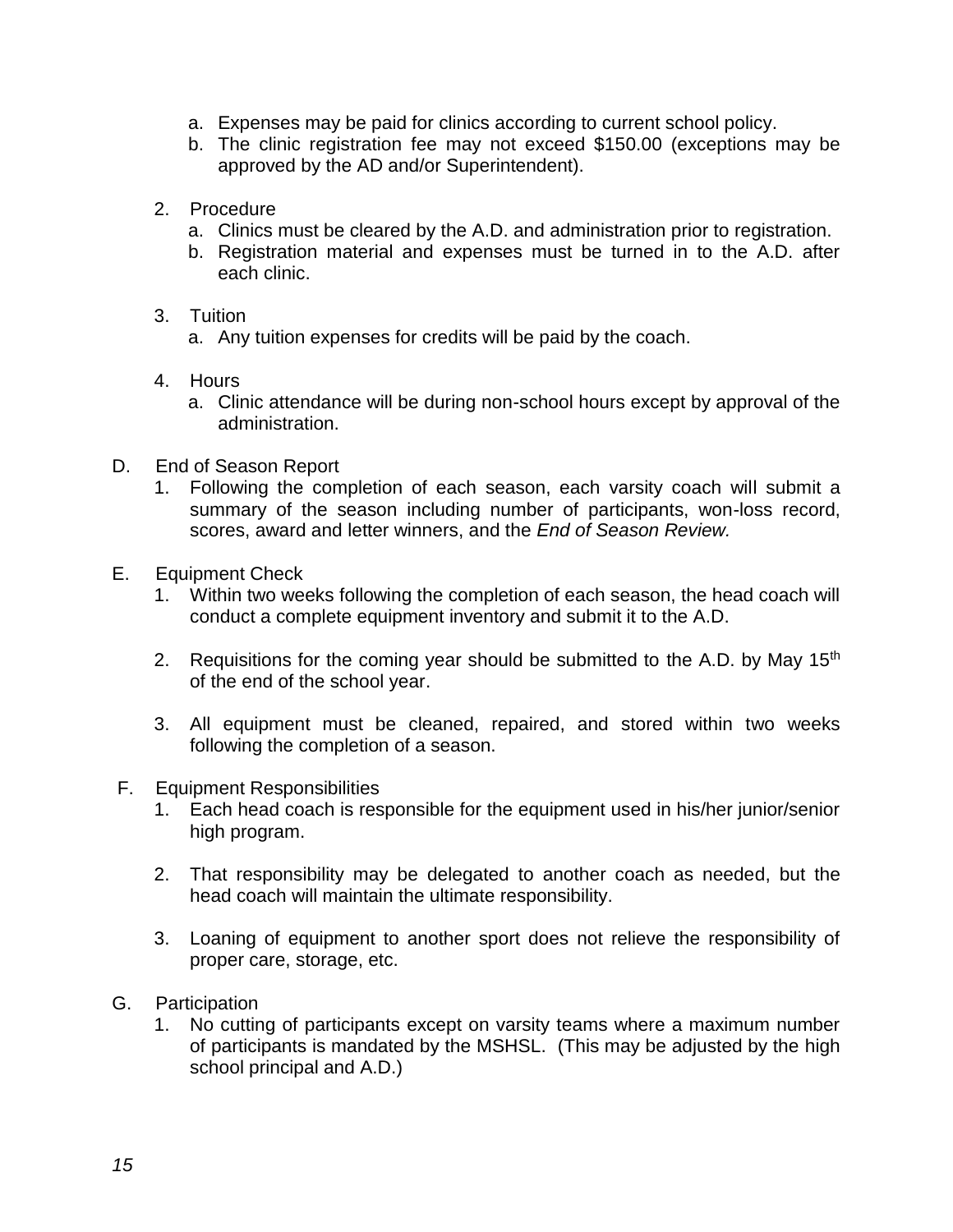- 2. Participation is the primary goal for all levels below varsity.
- 3. All programs must be supervised by qualified personnel.
- 4. All programs must be equipped with safe equipment.
- 5. Each player must have a complete physical exam at least every three (3) years or after any major illness or injury.
- 6. Coaches should use good judgment concerning the safety of all participants.
- 7. There must be proper supervision of students on all trips.
- H. Physical, Eligibility Forms
	- 1. Each coach is directly responsible for the assurance that each participant in his/her sport has the required eligibility forms needed prior to the start of practice. These include: Physical - Students must have a physical every three (3) years or after any major illness or injury.

MSHSL/PPHS Eligibility Paperwork and Activity Fee

- I. Publicity
	- 1. The head coach is responsible for providing adequate publicity and media coverage for his/her sport. Coverage should include: The Independent, School Bulletin, and the MSHSL website. When appropriate, also include the Echo Press and KWAD and/or KIKV radio.
	- 2. The head coach shall delegate press coverage for junior varsity and junior high sports to other coaches. The coverage should be limited to The Independent and the school bulletin.
	- 3. All contest results must be reported immediately after the contest or, no later than the following morning, in order to be effective. (Prompt reporting insures better coverage.)
- J. Records
	- 1. It is the responsibility of the head coach to keep and maintain all records. An up-to-date copy shall be filed each year in the athletic office.
- K. Section Tournament Attendance
	- 1. Expenses for participating in section or sub-section tournaments will be absorbed by District #547 and the MSHSL, according to policy.
- L. State Tournament Attendance
	- 1. Expenses for participating in MSHSL State Tournaments will be absorbed by District #547 and the MSHSL.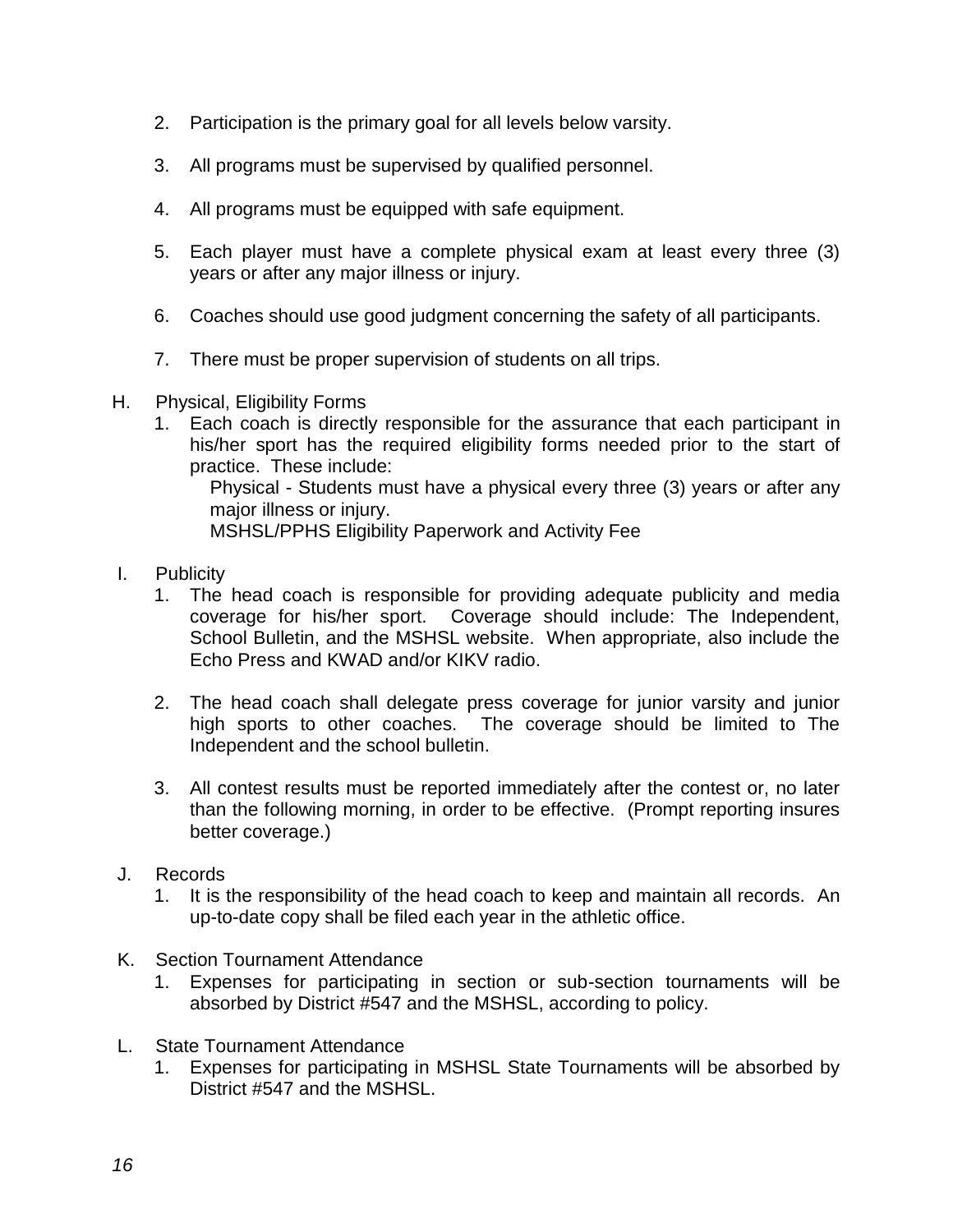- 2. For team entries, expenses will be provided for the official squad, head coach and varsity assistant(s), managers, and activities director/or other designated representative. State participants shall be given a stipend for meals. Breakfast \$7.00 (unless continental breakfast at hotel), Lunch \$8.00 and Supper \$10.00.
- 3. Individual sports expenses to the state tournament will be provided for participant(s) and the head coach and varsity assistant(s).
- 4. Each varsity coach will be allowed two days to attend his/her state tournament and District #547 will pay for a substitute. Transportation, lodging and tickets are reimbursable to a total of \$150.00 or use of a school vehicle. Reimbursement will be made when receipts are turned into the district office. Tournament attendance applies only to school sponsored sports that you coach.
- 5. Each assistant varsity coach will be allowed one day to attend his/her state tournament and District #547 will pay for a substitute. Transportation and lodging is reimbursable to a total of \$75.00 or use of a school vehicle. Reimbursement will be made when receipts are turned into the district office. Tournament attendance applies only to school sponsored sports that you coach.
- M. Schedules
	- 1. All schedules (Varsity, JV, and JH) are the responsibility of the A.D. Each coach is encouraged to assist in the scheduling as much as possible.
	- 2. All officials shall be contracted by the A.D. Coaches recommendations are important.
- N. Scouting
	- 1. Scouting is an integral part of some sports and the school district will provide transportation for scouting trips.
	- 2. Assistant and junior high coaches will be expected to scout under the direction of the head coach.
- O. Emergency School Closing
	- 1. When school is closed or dismissed due to inclement weather, no formal practice may be held.
	- 2. Early Dismissal: When school is dismissed early due to weather conditions, there will be NO PRACTICE, formal or informal. All facilities will be closed after students have left the building.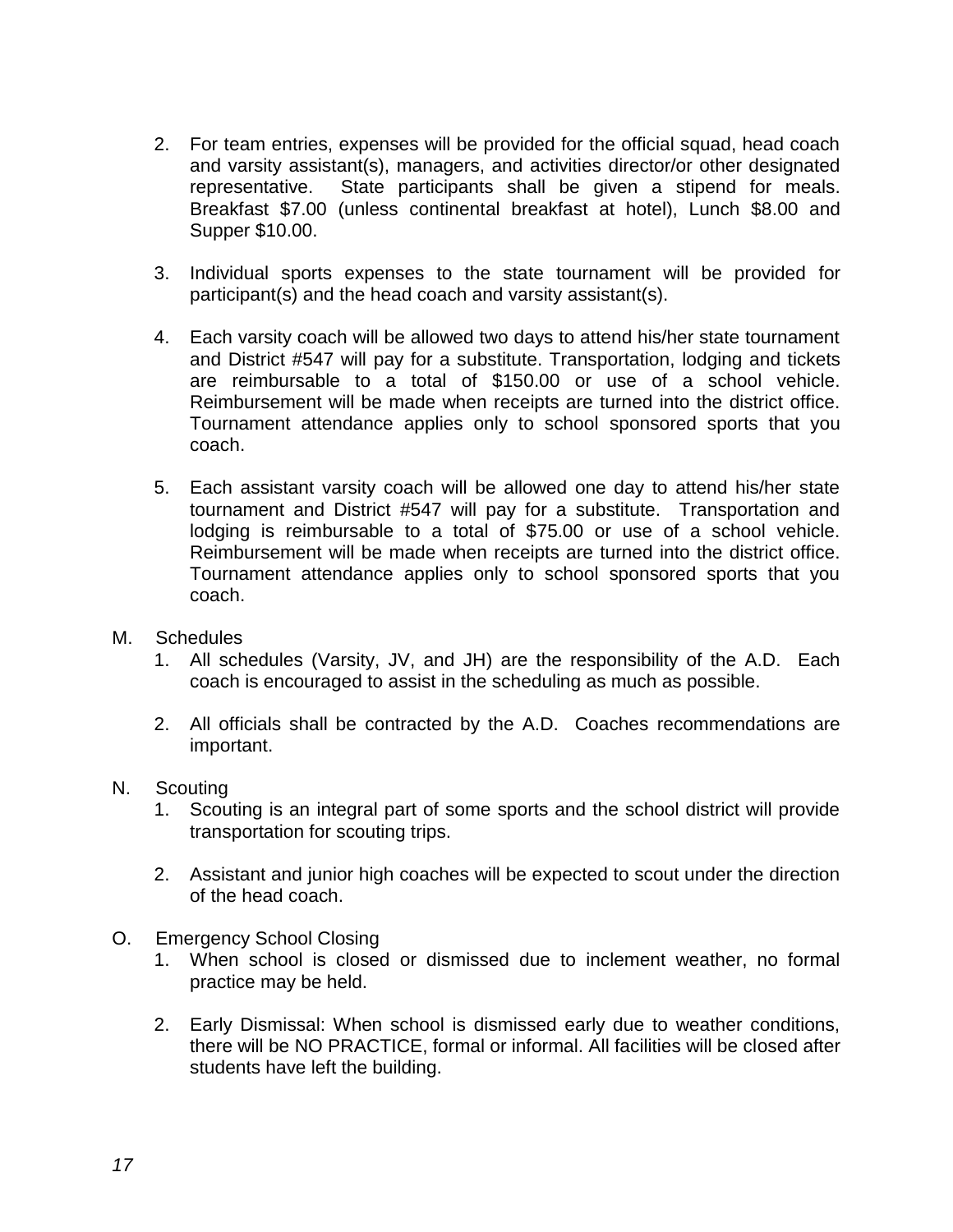- 3. Entire Day School Closing: When school is closed the entire day due to the weather conditions, NO FORMAL PRACTICE may be scheduled, but an Informal Practice may take place for those students able to find their own transportation, but ONLY AFTER the particular coach has contacted the principal or superintendent to discuss the updated weather conditions.
- P. Supervision of Facilities
	- 1. Equipment Rooms
		- a. All equipment must have a designated place and be kept there.
		- b. The area must be kept clean.
	- 2. Training/Supply Room
		- a. The area must be kept clean.
		- b. Any training supplies checked out to athletes are the responsibility of the head coach.
	- 3. Locker Room
		- a. Someone must be designated to pick up after each practice or game.
		- b. A coach should inspect athletic lockers at least every 2 weeks to make sure they aren't a health hazard.
	- 4. Coaches' Office
		- a. Don't store anything in the coaches' offices that doesn't belong there.
		- b. Require participants to knock before entering.
		- c. Students should not be allowed in the coaching office unless invited and only on a limited basis.
		- d. The area must be kept clean.
		- e. Respect fellow coaches' equipment by not borrowing without permission.
		- f. Keep the office locked when unattended.

## **PART V. GENERAL INFORMATION AND POLICY**

## **GENERAL ELIGIBILITY REQUIREMENTS**

- A. Students
	- 1. Physical on record in the high school office.
	- 2. Signed copy of MSHSL/PPHS eligibility on file in the high school office.
	- 3. Payment of athletic participation fees per season are: \$50.00 for grades 9-12 and \$40.00 for grades 7 & 8 \$25.00 for Speech Team participants in grades 7-12. Family maximum is \$300.00 per school year.
	- 4. The manager and/or statistician for an activity is not expected to pay a fee.
	- 5. Be sure that student participants have submitted all paperwork and fees to the activities office before participating.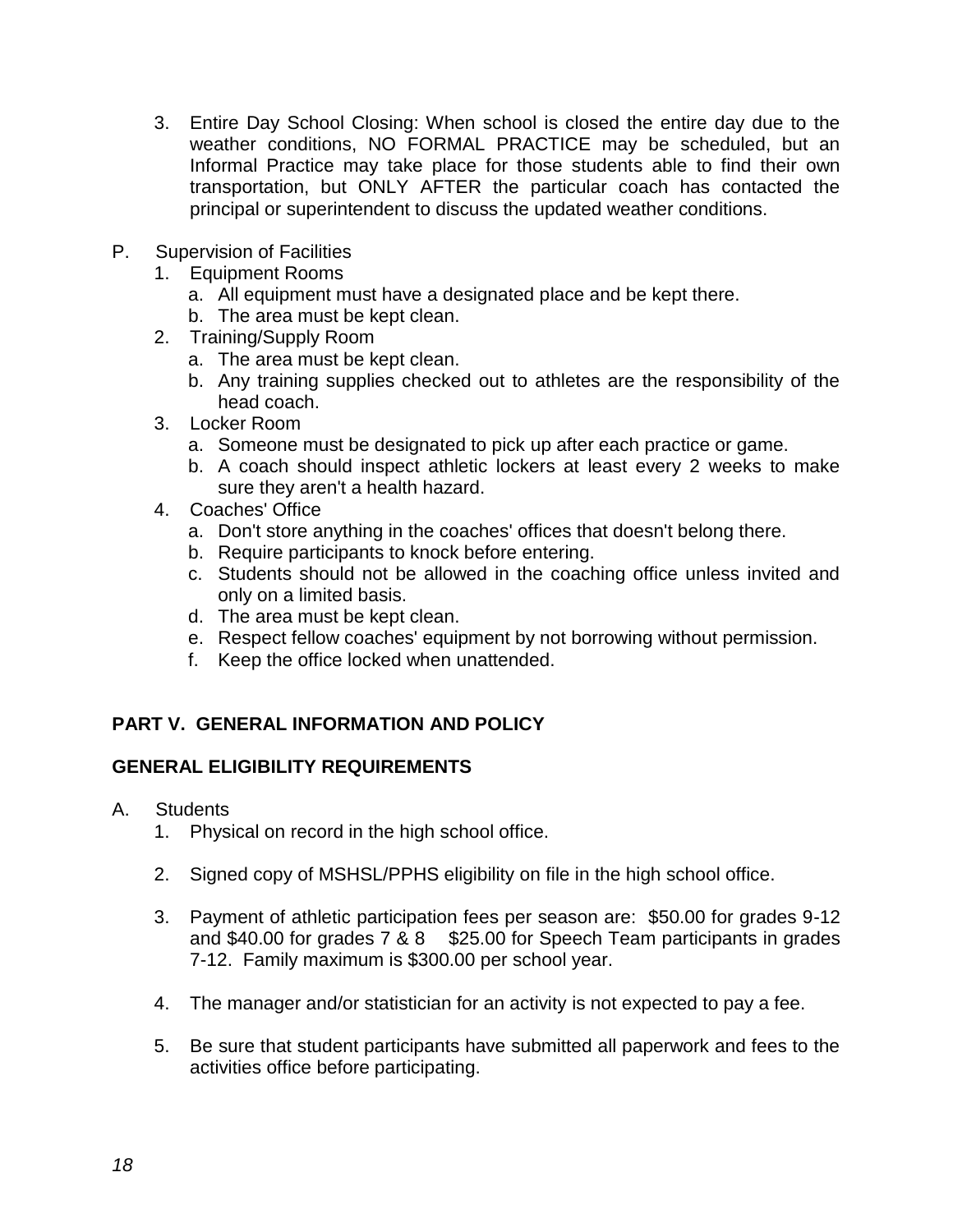- 6. Student must meet MSHSL and PPHS eligibility requirements.
- 7. Students may switch to a different sport only during the first 2 weeks of practice and only 1 switch per season. Switches must be after consultation by coaches involved and with the approval of the activities director.
- 8. Participation fees will be refunded according to the following rules:
	- a. Refunds for an injury or illness will be made up until the time of the first contest or public appearance, when substantiated by a physician's statement.
	- b. When a student transfers out of our school district, a refund will be made up until the time of the first contest or public appearance.
	- c. No refunds will be given at any time after the first regularly scheduled contest.
	- d. No refunds will be given at any time for a student who voluntarily withdraws from the participation or who is cut by the coach for violating training rules.
- 9. Students on suspension programs are ineligible for participation in practice, games, or meets for those days.
- 10. On the day of an athletic contest, music contest, or other extra-curricular event, when a student has been absent from school for any period of time in excess of thirty (30) minutes, without **notice** to the office **the day before**, he/she may not participate in a future scheduled event or contest. Verification of medical or dental appointments will be required for student participation, if prior notice has not been received. Emergency situations may arise after the 24 hour period. Approval of such an excuse will be determined by the activities director. In the event of the AD's absence, determination will be made by the principal.
- 11. Students should report all injuries to their coaches as soon as possible.
- 12. Students in attendance at PPHS at the beginning of a sports season may not join any sport after 1/2 of the season is completed, injury or illness excluded.

## **SCHOLASTIC ELIGIBILITY REQUIREMENTS**

The Minnesota State High School League (Bylaw 407.00) defines eligibility as "making satisfactory progress toward graduation". The Parkers Prairie School District does not require that the determination of "satisfactory progress" be limited to mid-quarter or end of quarter GPA. At any point during the quarter, teachers have the authority to inform the office that a participant is "failing to make satisfactory progress toward graduation". If this happens, the student will not be allowed to participate in the activity until he or she has worked with the teacher to achieve satisfactory academic progress. The student will remain ineligible until proof of passing the course(s) can be made. Student will follow signature protocol to prove reinstated eligibility.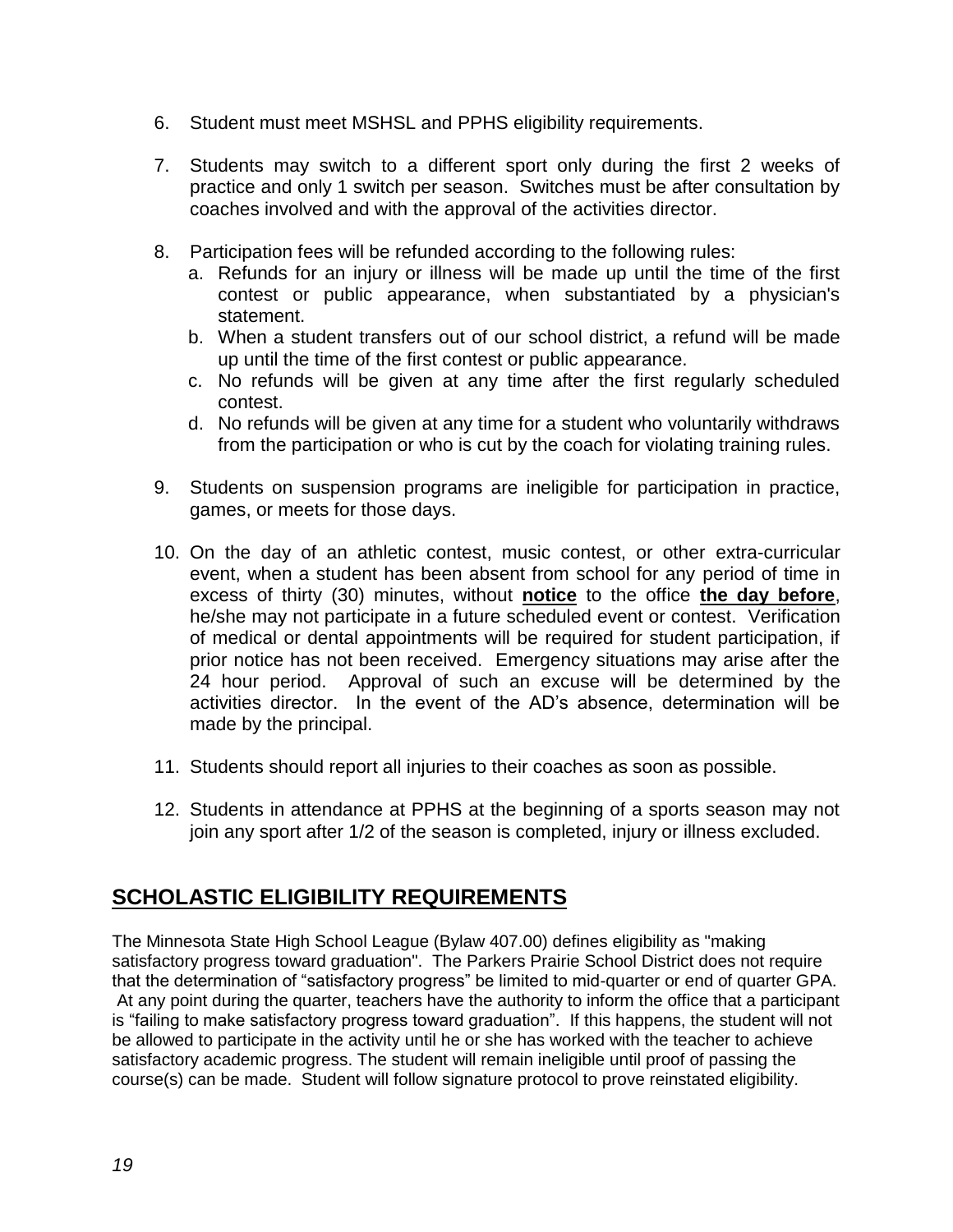#### Quarter End Report Cards

Students who have an incomplete or fail to achieve a passing grade at the end of any quarter are ineligible for a two (2) week period from all identified PPHS activities or MSHSL activities/contests. Ineligibility time starts the next week after grades have been released to students and parents and will run consecutively for 14 calendar days. A participant may become eligible during the period of ineligibility by achieving a passing grade for the grading period in which the student scored "NC (no credit)" or "I (incomplete)". "ALL" is meant to mean those activities which are sponsored by Parkers Prairie High School and/or the MSHSL.

At the end of the 4th quarter, students who have earned a NC in any class will be ineligible for the first two contests in the fall unless they have earned the passing grade through credit recovery during the summer. Students should coordinate with principal for credit recovery summer options. Participants will be allowed to practice and scrimmage unless determined (by faculty or administration) academic support is necessary. A coach will not allow a participant to participate until the student has met the requirement.

#### Mid-Quarter Grades

Students who have an I or NC at mid-quarter will be ineligible until they have achieved a passing grade. Ineligibility time starts the next week after grades have been released to students and parents. Participants will be allowed to practice and scrimmage unless determined (by faculty or administration) academic support is necessary. A coach will not allow a participant to participate until the student has met the requirement.

#### **CHEMICAL ELIGIBILITY (refer to MSHSL Bylaw: 205.00)**

- 1. During the calendar year, regardless of the quantity, a student shall not:
	- A. Use or consume, have in possession a beverage containing alcohol;
	- B. Use or consume, have in possession tobacco; or,
	- C. Use or consume, have in possession, buy, sell or give away any other controlled substance.
- 2. Penalties and Recommendations for Category I Activities

Category I Activities are those League-sponsored activities in which a member school has a schedule of interscholastic contests, exclusive of League-sponsored tournaments:

Athletic Activities as listed in bylaw 412.00 - Sponsored Activities Fine Arts Activities:

- 1) Debate
- 2) Speech Activities, including One Act Play, when a school schedules a season of interscholastic contests
- A. First Violation Penalty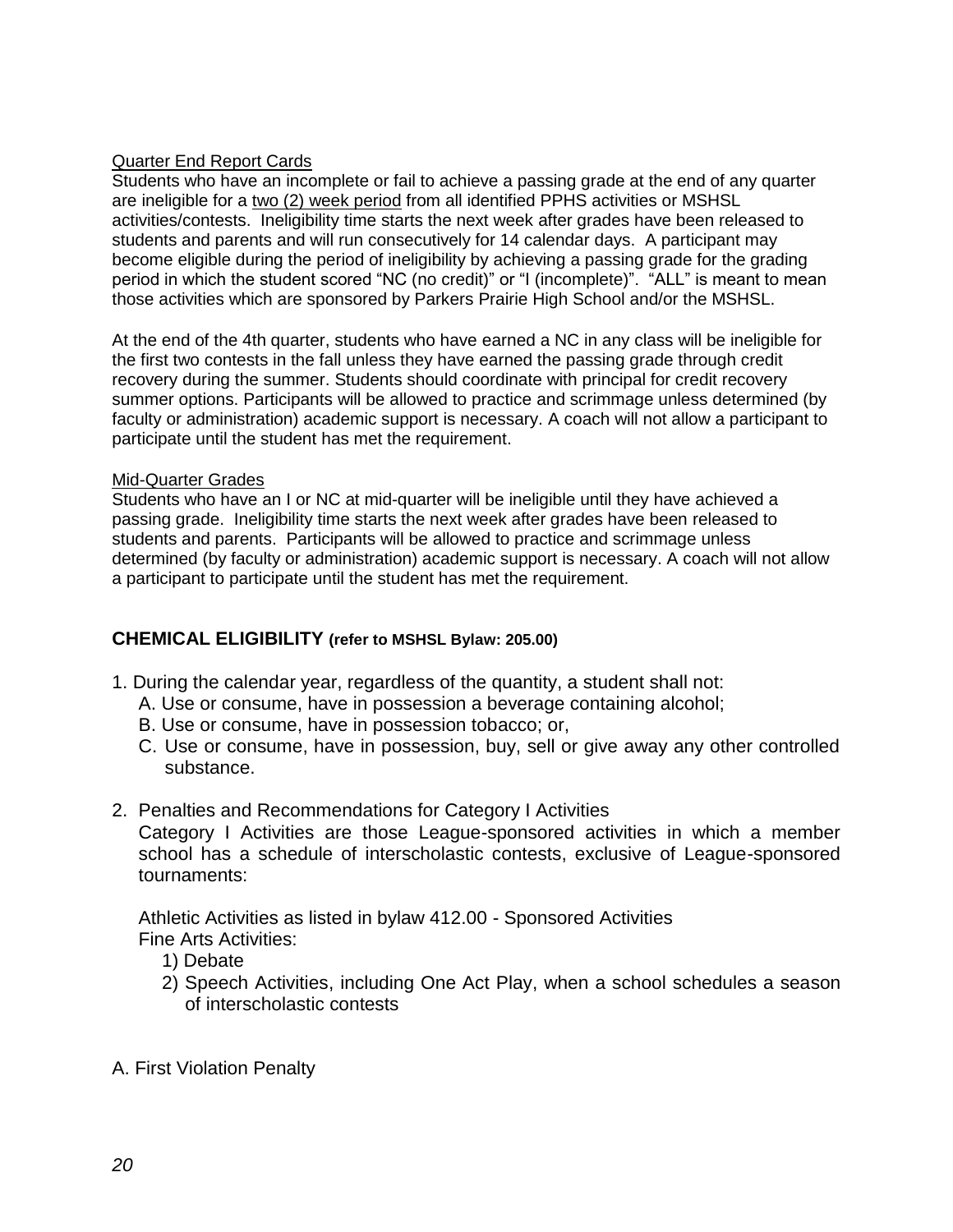The student shall lose eligibility for the next two consecutive interscholastic contests or two weeks, 14 calendar days, of a season in which the student is a participant, whichever is greater. No exception is permitted for a student who becomes a participant in a treatment program.

B. Second Violation Penalty

The student shall lose eligibility for the next six consecutive interscholastic contests or three weeks, 21 calendar days, whichever is greater, in which the student is a participant. No exception is permitted for a student who becomes a participant in a treatment program.

Recommendations:

- 1) It is recommended that before being readmitted to activities following suspension for the second violation, the student shall show evidence in writing that the student has sought or has received counseling from a community agency or professional individual such as a school counselor, drug counselor, medical doctor, psychiatrist, or psychologist.
- 2) It is recommended that, when appropriate, the school refer a student to a community agency or a professional individual outside the school for assessment of potential chemical abuse or misuse.

#### C. Third or Subsequent Violation Penalty

- 1) The student shall lose eligibility for the next 12 consecutive interscholastic contests or four weeks, 28 calendar days, whichever is greater, in which the student is a participant.
- 2) If after the third or subsequent violations, the student on her/his own volition becomes a participant in a chemical dependency program or treatment program, and is assessed as chemically dependent and completes treatment, the student may be certified for reinstatement in MSHSL activities after a minimum period of six weeks after entering program. Such certification must be issued by the director or a counselor of a chemical dependency treatment center.

#### Recommendations:

It is recommended that the student be referred for assessment of potential chemical abuse, misuse or dependency by a community agency or a professional individual outside the school.

D. Accumulative Penalties:

Penalties shall be accumulative beginning with the student's first participation on a school team or activity - junior high, B-squad, junior varsity or varsity - and continuing throughout the student's high school career.

3. Penalties for Category II Activities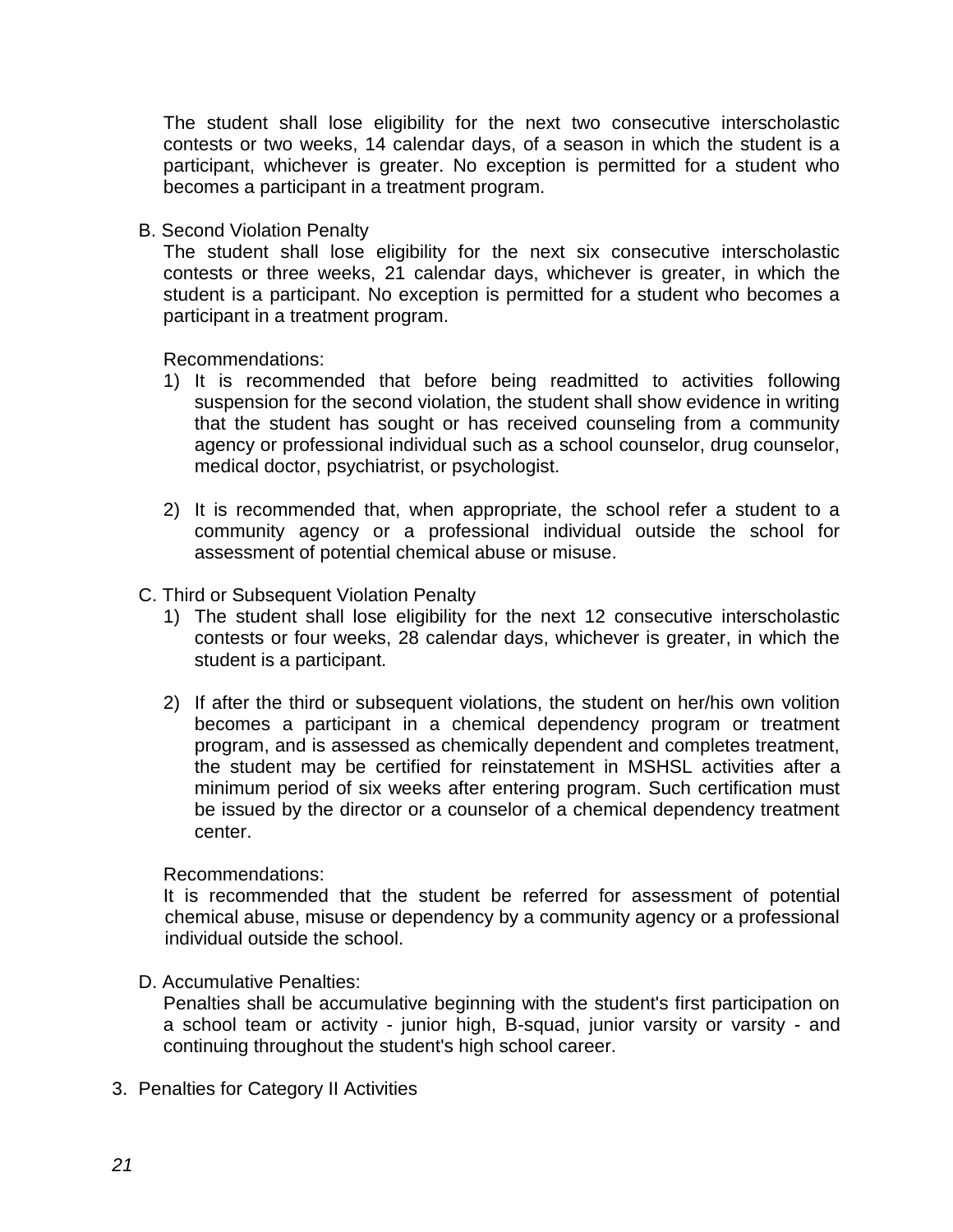Category II Activities: those League-sponsored activities in which a member school does not have a schedule of interscholastic contests, exclusive of League-sponsored tournaments:

Athletic Activities: Clay Shooting Fine Arts Activities:

- 1) Speech activities including One Act Play and Debate when a school schedules no interscholastic contests and participates only in the League-sponsored tournament series.
- 2) FFA, Knowledge Bowl, Music Activities and Visual Arts
- A. First Violation Penalty

After confirmation of the first violation, a student shall lose eligibility for the next interscholastic event or two weeks, 14 calendar days, whichever is greater.

B. Second Violation:

After confirmation of the second violation, the student shall lose eligibility for the next two (2) interscholastic events or three weeks, 21 calendar days, whichever is greater.

C. Third Violation:

After confirmation of the third or subsequent violations, the student shall lose eligibility for the next four consecutive interscholastic events or four weeks, 28 calendar days, whichever is greater.

D. Penalties shall be cumulative beginning with and throughout the student's participation in a Junior High or High School Category ll Activity.

#### **STUDENT CODE OF RESPONSIBILITIES**

As a student participating in my school's interscholastic activities, I understand and accept the following responsibilities:

- I will respect the rights and beliefs of others and will treat others with courtesy and consideration
- I will be fully responsible for my own actions and the consequences of my actions.
- I will respect the property of others.
- I will respect and obey the rules of my school and the laws of my community, state and country.
- I will show respect to those who are responsible for enforcing the rules of my school and the laws of my community, state and country.

A student whose character or conduct violates the Student Code of Responsibilities is not in good standing and is ineligible for a period of time as determined by school administration.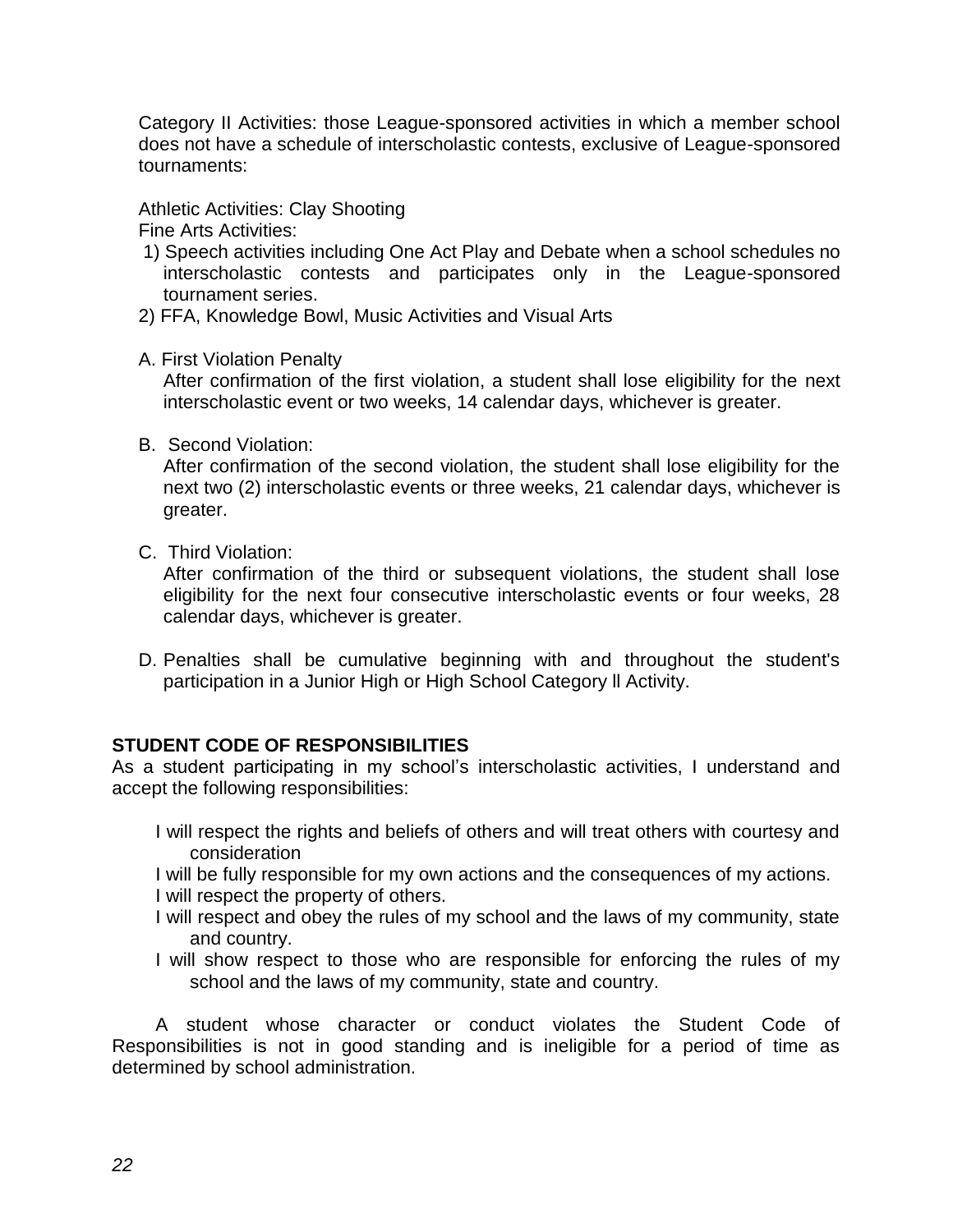## **TRAINING GUIDELINES**

It shall be the coaches' responsibility to review all training rules and guidelines each season with all participants.

- 1. MSHSL rules on alcohol, tobacco, marijuana and other drugs shall be in effect the entire calendar year.
	- a. Grade level 7 12.
	- b. Activities:
		- 1) all athletics/fine arts
- 2. Curfew rules shall apply only to seasons of play.
	- a. Curfew rules may be imposed by individual coaches if communicated clearly to the athletes and approved by the administration.
- 3. Additional eligibility rules:
	- a. No selling or distribution of any alcohol or drugs.

1st Offense: Immediate dismissal from the team for the remainder of the season.

b. No possession of marijuana or any controlled substance.

1st Offense: Immediate dismissal from the team for the remainder of the season.

c. Criminally related activity is prohibited (felony).

1st Offense: One week suspension from all activity competition.

- d. Every student participant will abide by the rules and regulations of the **MSHSL.**
- e. When an athlete steals athletic property, personal property, or school property from Parkers Prairie or other schools, this shall result in a one week suspension from practice and games.

## **STUDENT PARTICIPANT: ATTITUDES & RESPONSIBILITIES**

NOTE: Students grades 7-12 are eligible to participate in Parkers Prairie School District and MSHSL sponsored athletics and activities.

#### Playing time at the junior high level: (7th and 8th grade)

The philosophy of all Parkers Prairie School District-supported athletic programs through the Junior High level is to develop skills and encourage participation. Players should be given the opportunity to play in each game that is scheduled during the week.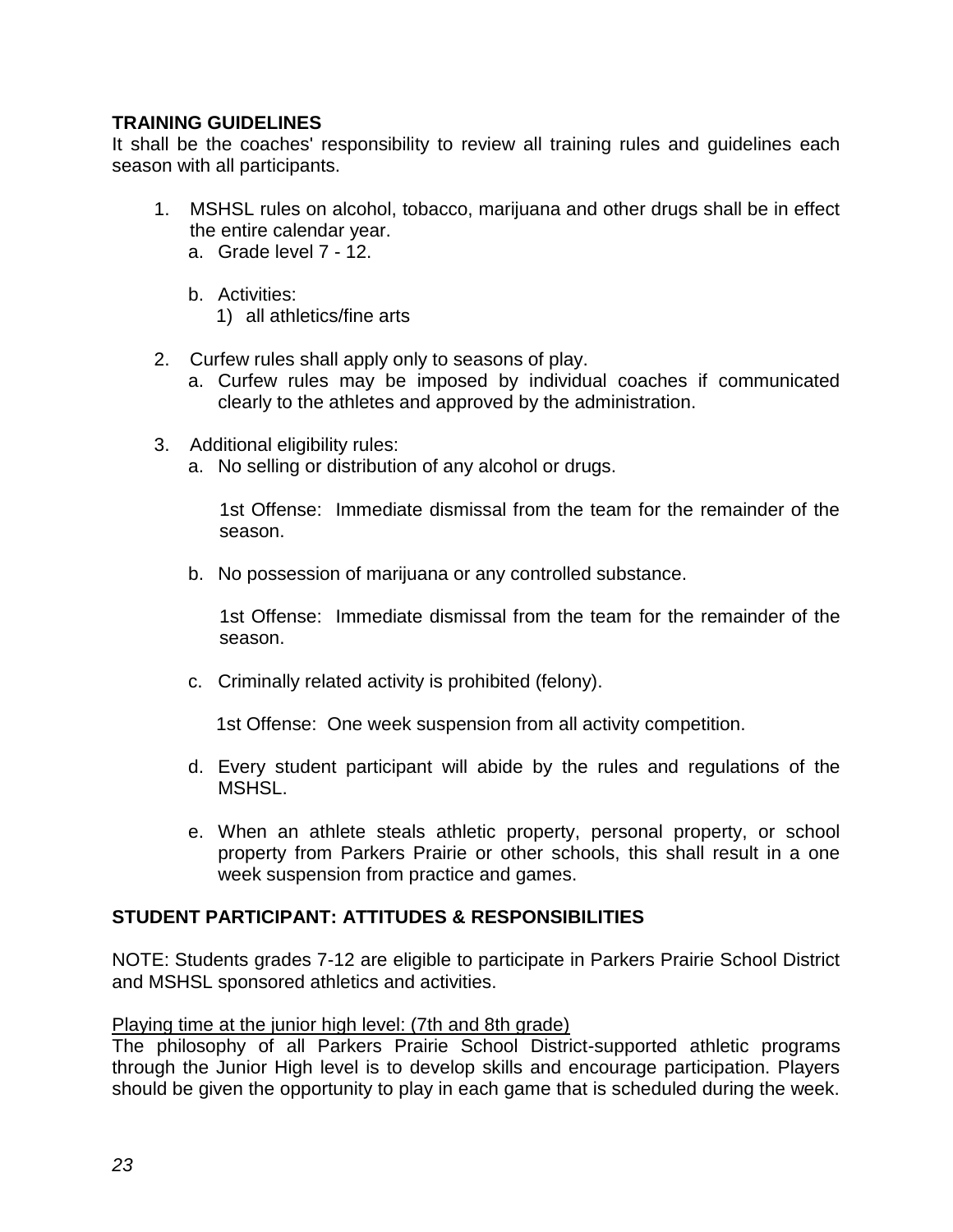While it may be impossible to have equal playing time for every player, every effort will be made by the coaching staff to provide fair amounts of playing time to each player over a number of games. Factors that may affect playing time at this level include, but are not limited to, the type of competitive settings such as tournaments along with a daily basis of behavior, hard work, dedication, attendance, listening to coaches, willingness to be coached and academic progress.

#### Playing time in upper grades: (9th through 12th grades)

Starting at the C Squad level, playing time will be increasingly based on the team's best chance to compete and win. Other factors including, but not limited to, the type of competitive settings such as tournaments along with a daily basis of behavior, hard work, dedication, attendance, listening to coaches, willingness to be coached and academic progress. If the outcome of a game becomes obvious, coaches are encouraged to provide participation opportunities to all players.

- 1. Student participants are expected to support coaches in decisions that have to be made for the benefit of the team and as part of the over-all plan for a successful program. Game strategy and handling of substitutions is not a matter for discussion among players.
- 2. Missing practices, meetings, or games may affect playing time and/or starting status. Detrimental attitudes or insubordination may result in suspension from the team.
- 3. Captains may be appointed or selected by the team at the coach's discretion.

#### **LETTERING RULES AND REQUIREMENTS**

- A. The student participant must meet the requirements for the individual activity. (see individual requirements)
- B. The participant must attend all practices and meets/games unless excused by the coach. Absence from school due to illness or legitimate appointment is considered excused.
- C. Athletes who are injured may letter at the coaches' discretion with the approval of the activities director. This applies to those who have not already met their sport's requirements.
- D. Senior athletes who do not meet their sport's requirements may letter if they participated in that sport as a junior and meet the general rule qualifications.
- E. The student's contribution to the team may be taken into consideration.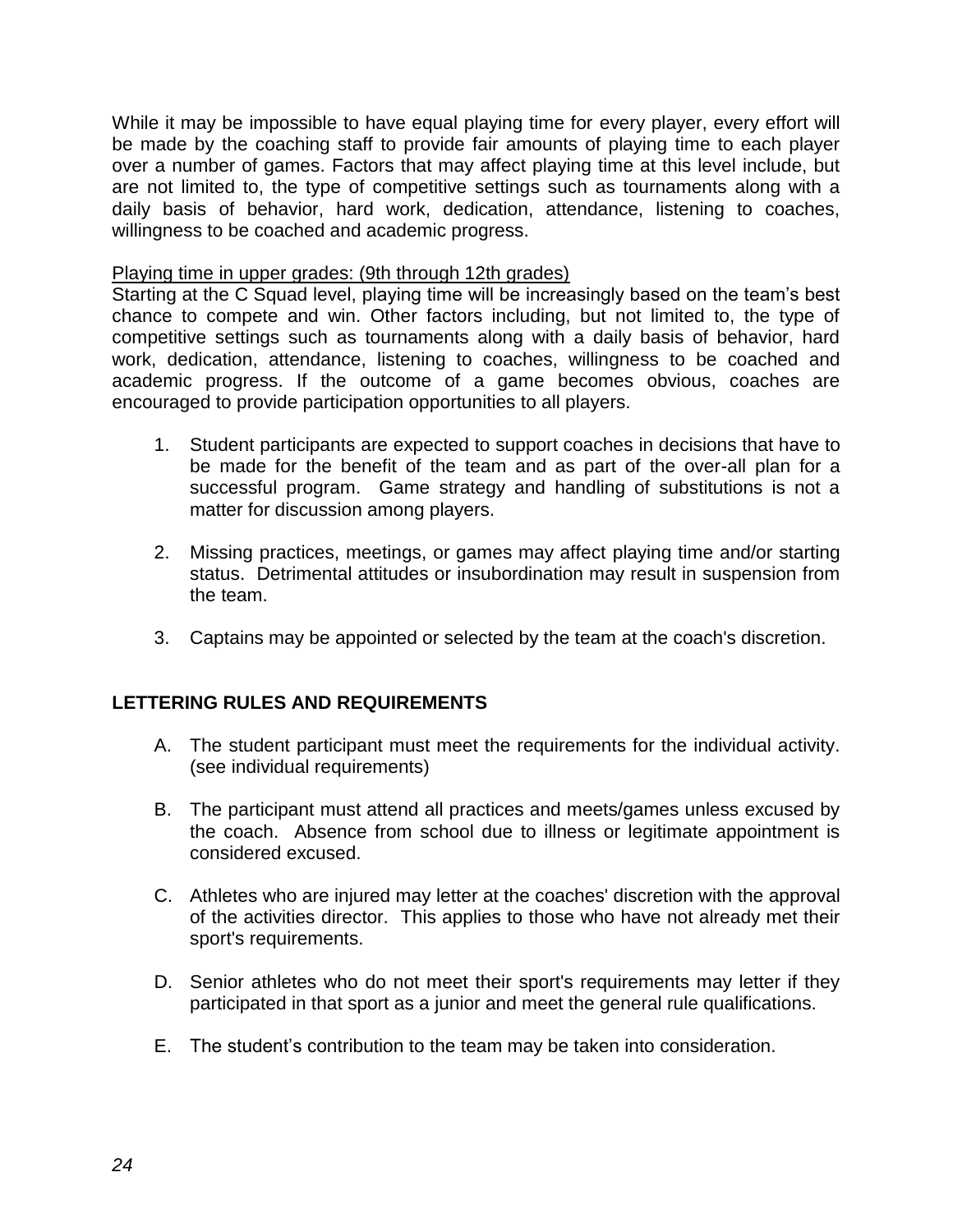## **INDIVIDUAL ACTIVITY REQUIREMENTS**

"One for a season, Two for a year and Three for a career RULE." This policy will also apply for academic ineligibilities for a participant beginning in grade 9.

Any Panther Participant who violates MSHSL rules will not be considered for Panther Awards, All-Conference Awards, All-Section Awards, and All-State Awards during the season they are serving their MSHSL violation. School consequences will be based on MSHSL rules and administrative discretion.

#### **Cross Country**

Lettering Requirements:

- 1. Run as a Varsity runner in 4 or more Varsity races
- 2. Run a 5k under 19 minutes and be an eligible Varsity runner (Boys)
- 3. Run a 5k under 21 minutes and be an eligible Varsity runner (Girls)
- 4. Win a Varsity race

#### **Football**

Lettering Requirements:

- 1. A letter will be awarded to juniors or seniors that have perfect attendance throughout the season.
- 2. A letter will be awarded to a player who has played in 16 quarters of Varsity football. One play constitutes a quarter.
- 3. Note: A player must finish the season in good standing with the coaching staff.

Special Lettering Situations

- 1. A letter will be awarded to a senior who has been a faithful squad member, but has not met the requirements for a letter.
- 2. A player who is injured will be awarded a letter if he would have accumulated 16 or more quarters if the injury had not occurred. The injured player must attend all practices and games unless excused by the coaching staff.

#### Awards:

All awards will be voted on by the team only, no coaches.

#### **Volleyball**

Lettering Requirements:

Participate in 1/2 of the scheduled games.

Awards:

Most Improved - Coaches

Best Defensive Player - Coaches

Best Offensive Player – Coaches

Panther Award – Coaches

All seniors will receive a Varsity volleyball jersey if they have completed five consecutive seasons of volleyball. If they have not completed five consecutive seasons, it is the coaches' discretion to determine who receives a Varsity jersey. Receiving a jersey does not guarantee playing time. The jersey signifies they are a Varsity team member and it recognizes their commitment to the program.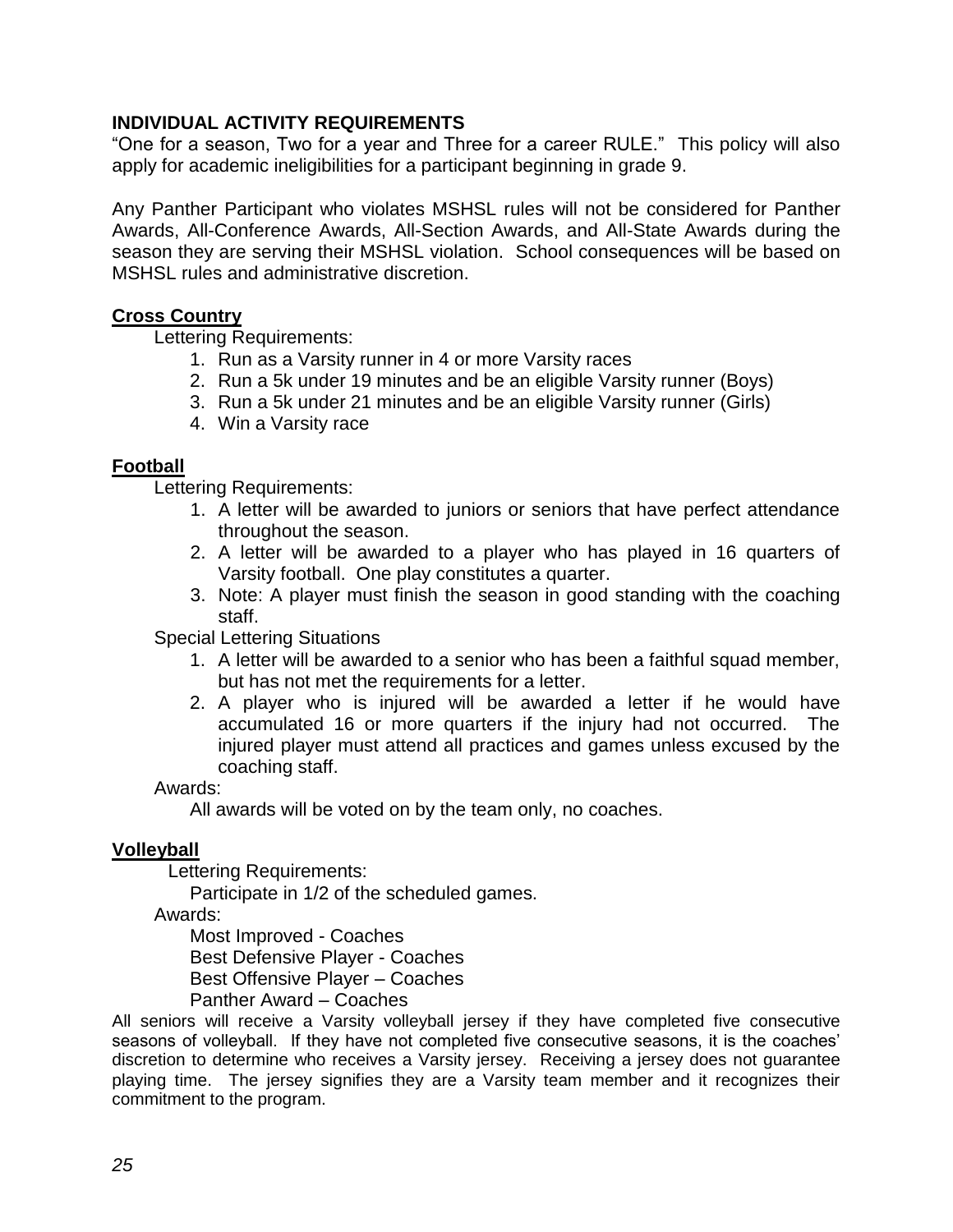#### **Tennis**

Lettering Requirements:

Participate in 1/2 of the scheduled varsity matches

- or -

Win one varsity match

Awards:

Most Improved - Coaches Most Valuable Player - Team & Coaches Ms. Hustle – Coaches Panther Award - Coaches

#### **Boys' Basketball**

Lettering Requirements:

 Halves played must equal the number of games scheduled during the regular season.

Awards:

 Most Improved – Coaches & Players Mr. Hustle – Coaches & Players Most Valuable Player – Coaches & Players Panther Award - Coaches

#### **Girls' Basketball**

Lettering Requirements:

 Halves played must equal the number of games scheduled during the regular season.

Awards:

 Best Defensive Player – Team & Coaches Most Improved – Team & Coaches Most Valuable Player - Team & Coaches Panther Award - Coaches

#### **BHVPP Wrestling**

Lettering Requirements:

Score 10 points from a) & b) below:

- a) 1 point for each week of perfect practice attendance.
- b) 1 point for each varsity match or tournament wrestled.
- JV champion at varsity tournament

Must be eligible at the end of the season.

Awards:

 All Conference – PRC Tournament Most Improved - Team & Coaches Most Valuable Wrestler - Team & Coaches "One for all, all for one" - Coaches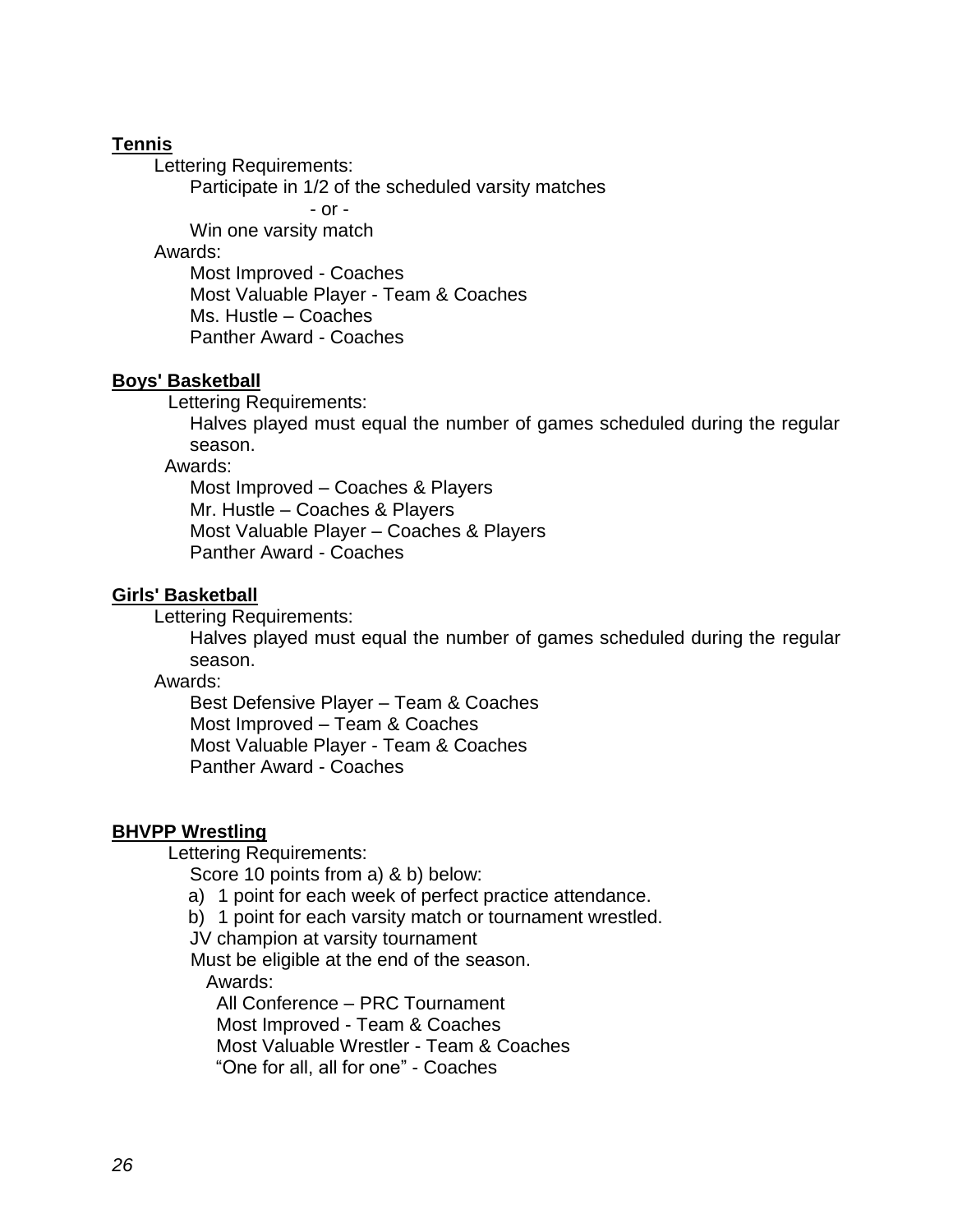## **Baseball**

Lettering Requirements:

Innings played must equal the number of games scheduled during the regular season.

#### Awards:

 Hustle Award - Coaches Most Improved - Coaches Most Valuable Player - Team & Coaches Cy Young – Coaches & Stats Mr. Offense – Coaches & Stats Panther Award - Coaches

#### **Softball**

Lettering Requirements:

Innings played must equal the number of games scheduled during the regular season.

Awards:

 Best Defensive Player – Team & Coaches Most Improved – Team & Coaches Most Valuable Player - Team & Coaches Panther Award - Coaches

#### **Track & Field**

Lettering Requirements:

- 1 Attend practices as scheduled.
- 2 Compete and participate in your event(s) as scheduled at Varsity meets.
- 3 Have a good attitude, be a team player, and give your best effort in practice and at meets.

Awards:

Most Improved Girl/Boy – Voted by Team and Coaches

Most Valuable Track Athlete Girl/Boy - Most points scored in running events.

Most Valuable Field Athlete Girl/Boy - Most points scored in field events (jumping/throwing).

Hardest Worker Girl/Boy – Voted by Coaches

Panther Award Girl/Boy – A team member showing good team spirit, helping others out with their events, and showing respect for themselves, other people and being responsible for their actions, both on and off the track during meets, practices and during school. - Voted by Team & Coaches

#### **Trap Team**

Lettering Requirements:

Achieve one of the following:

1. Shoot a 25 at Conference or State Competition